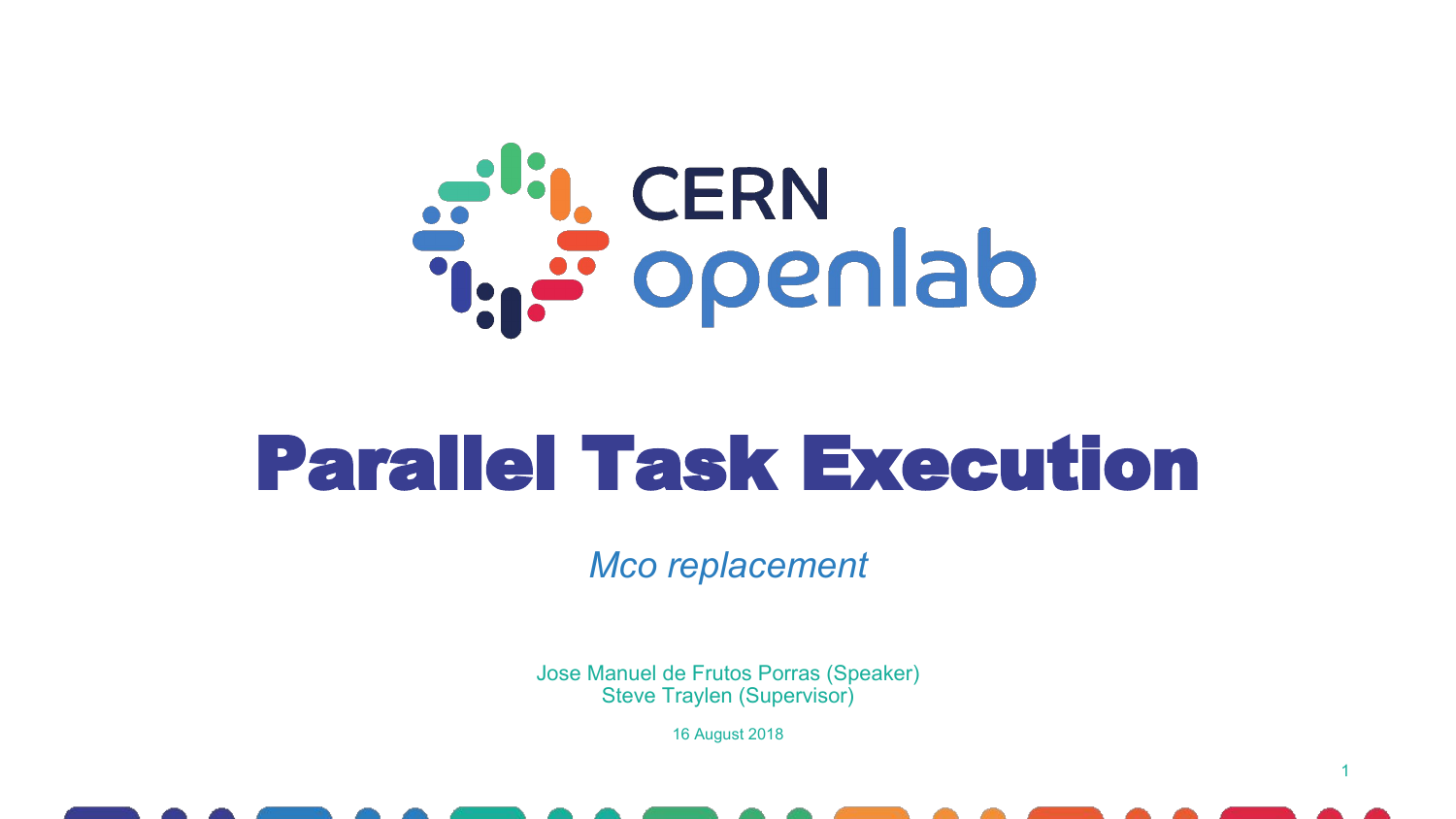*What is puppet Bolt ?*

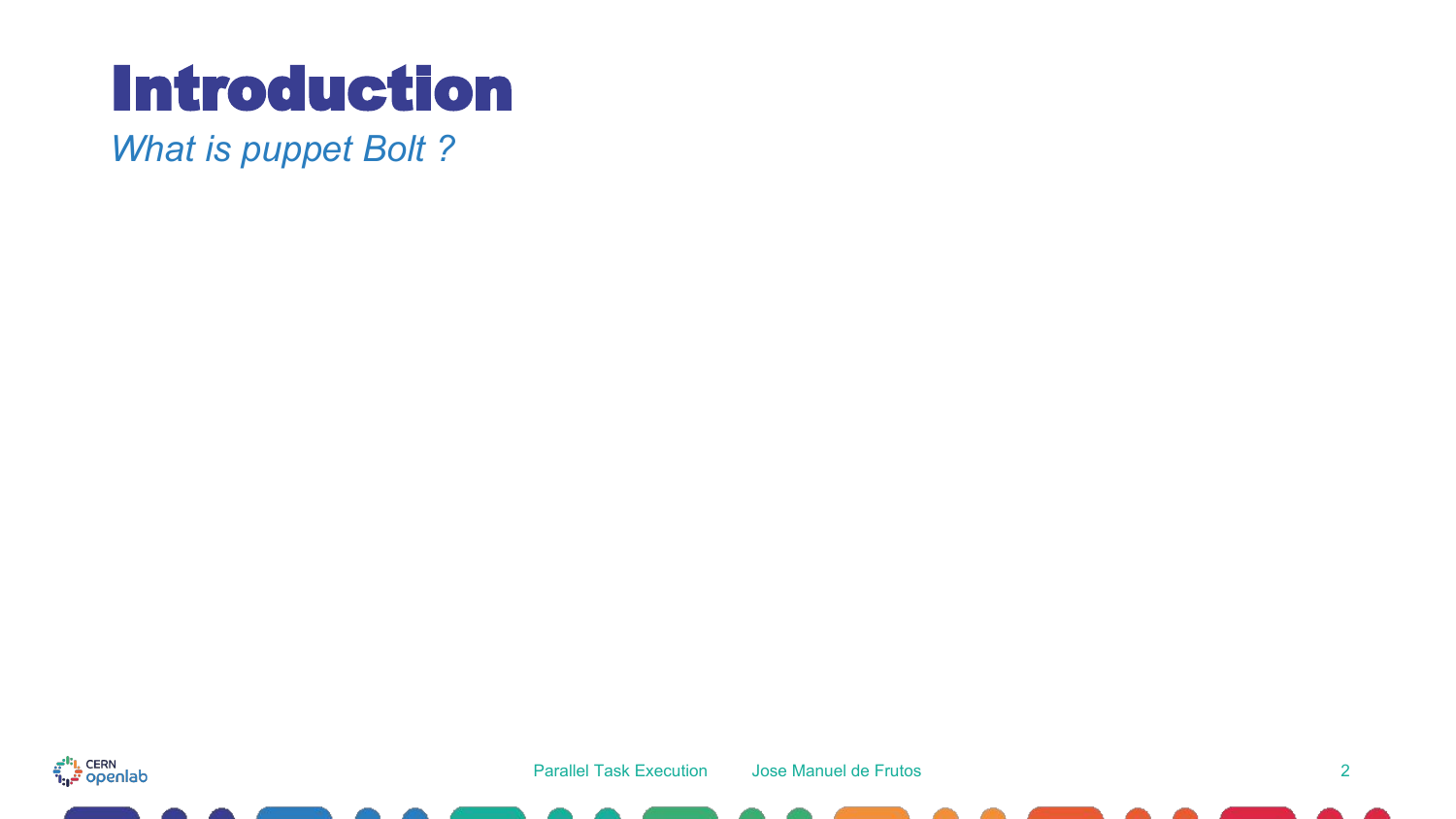*What is puppet Bolt ?*

● Puppet MCollective. Framework used for server orchestration and parallel job-execution systems.

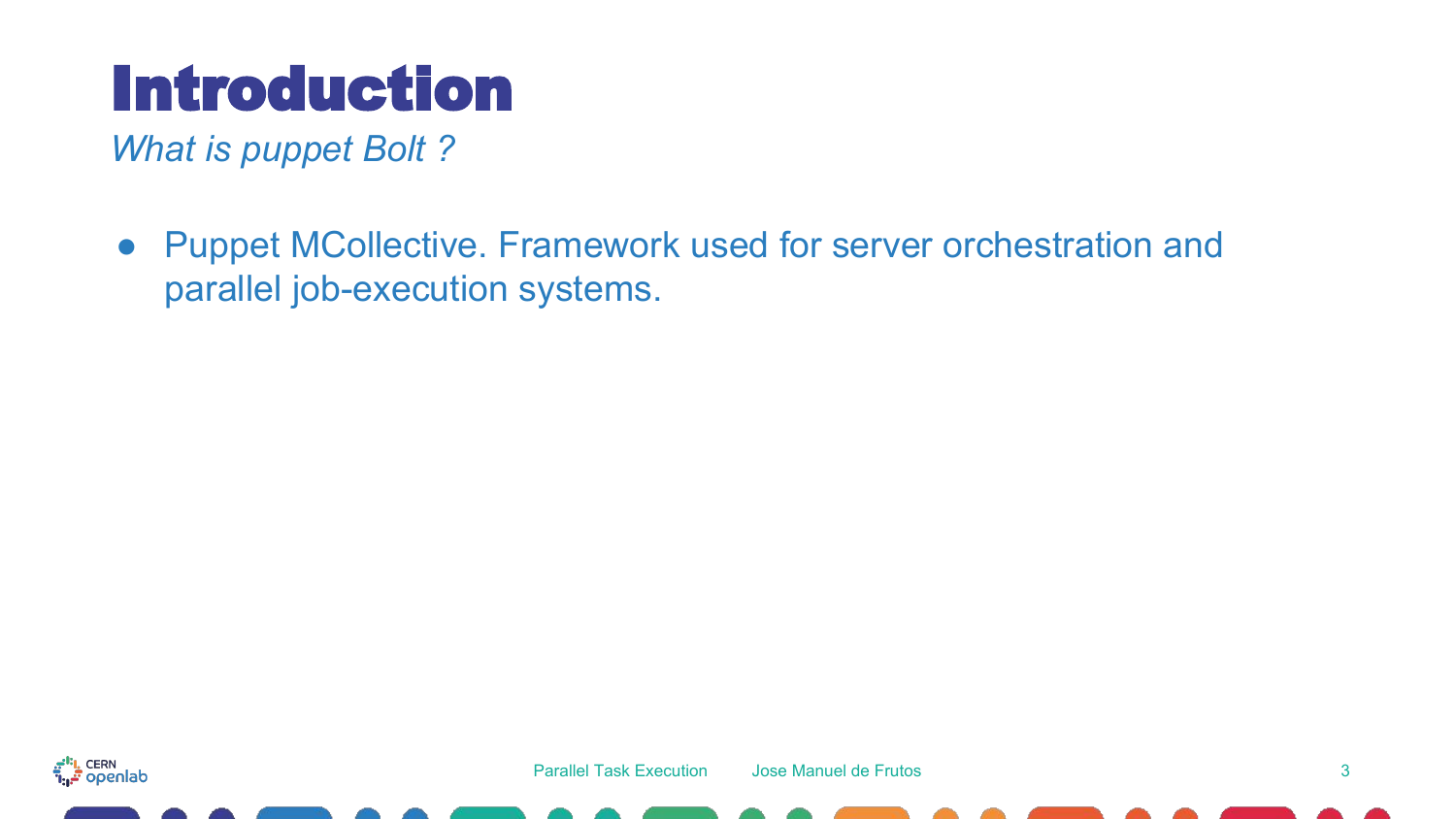*What is puppet Bolt ?*

- Puppet MCollective. Framework used for server orchestration and parallel job-execution systems.
- Puppet Bolt. New Open source task runner.



**Automate task without Puppet** 



Parallel Task Execution Jose Manuel de Frutos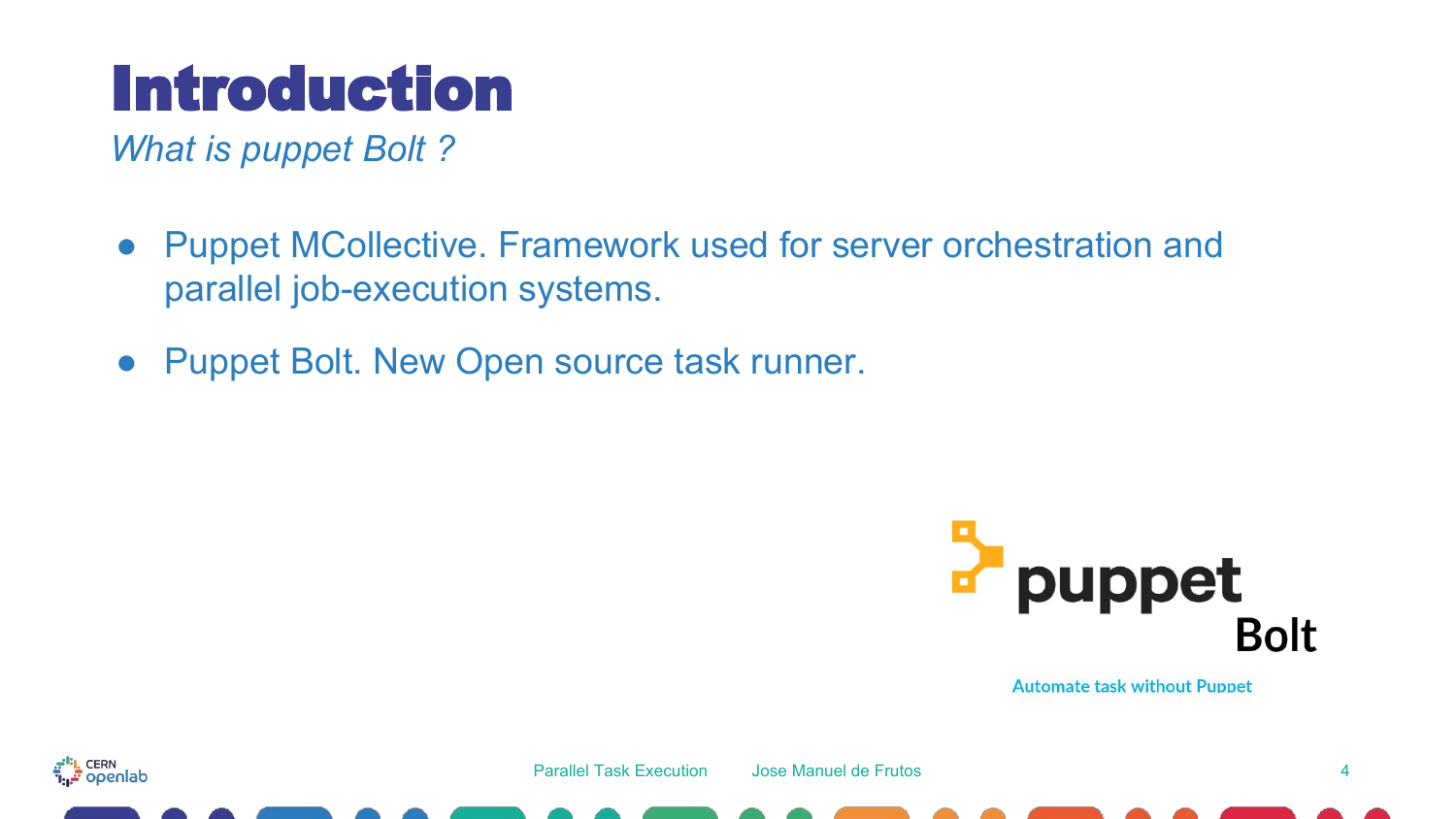*What is puppet Bolt ?*

- Puppet MCollective. Framework used for server orchestration and parallel job-execution systems.
- Puppet Bolt. New Open source task runner.

This project consists of evaluating Puppet Bolt as a possible replacement of MCollective.



**Automate task without Puppet** 

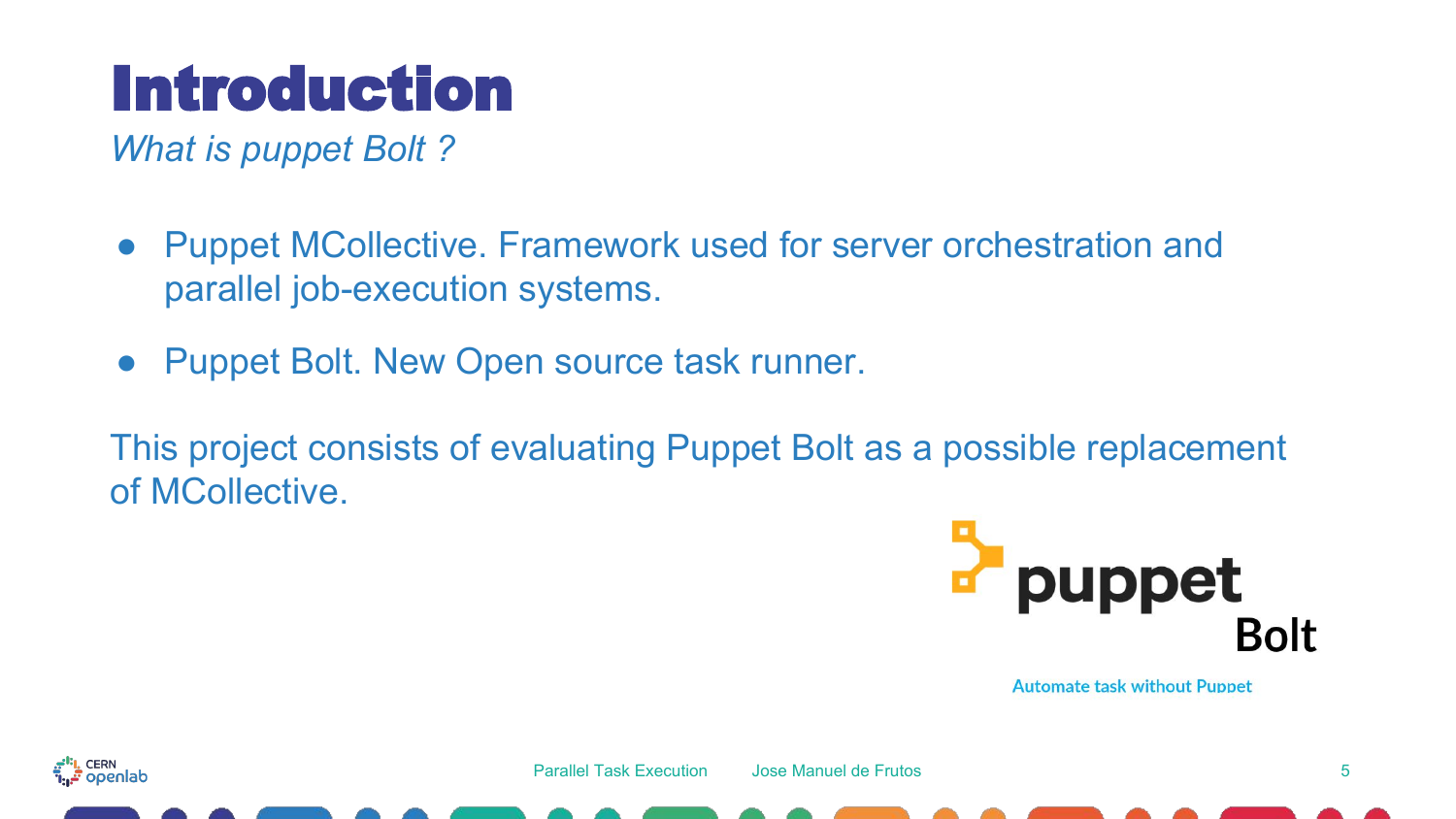#### Bolt Vs MCollective

|                       | <b>Puppet Bolt</b>                                                                        | <b>Puppet Mcollective</b>                                                                              |
|-----------------------|-------------------------------------------------------------------------------------------|--------------------------------------------------------------------------------------------------------|
| Installation          | Include ccin2p3-bolt puppet module                                                        | Need to install Mcollective-server on every server.<br>Changes need to be synchronized across servers. |
| <b>Task Execution</b> | Scripts in any language.<br>Modules from the Puppet Forge.<br>Reusable & Shareable tasks. | RPC Ruby, Install agent in every server<br>Call external script                                        |
| Orchestration         | Bolt Plans: Group tasks together and run them<br>in ordered, orchestrated sequences       | Bolt Plans: Group tasks together and run them in<br>ordered, orchestrated sequences                    |
| Security              | Security provided by ssh                                                                  | Unencrypted, messages are signed with ssh key for<br>Authentication                                    |

a<sup>rti</sup>l, CERN<br>T<sub>ur</sub> Popenlab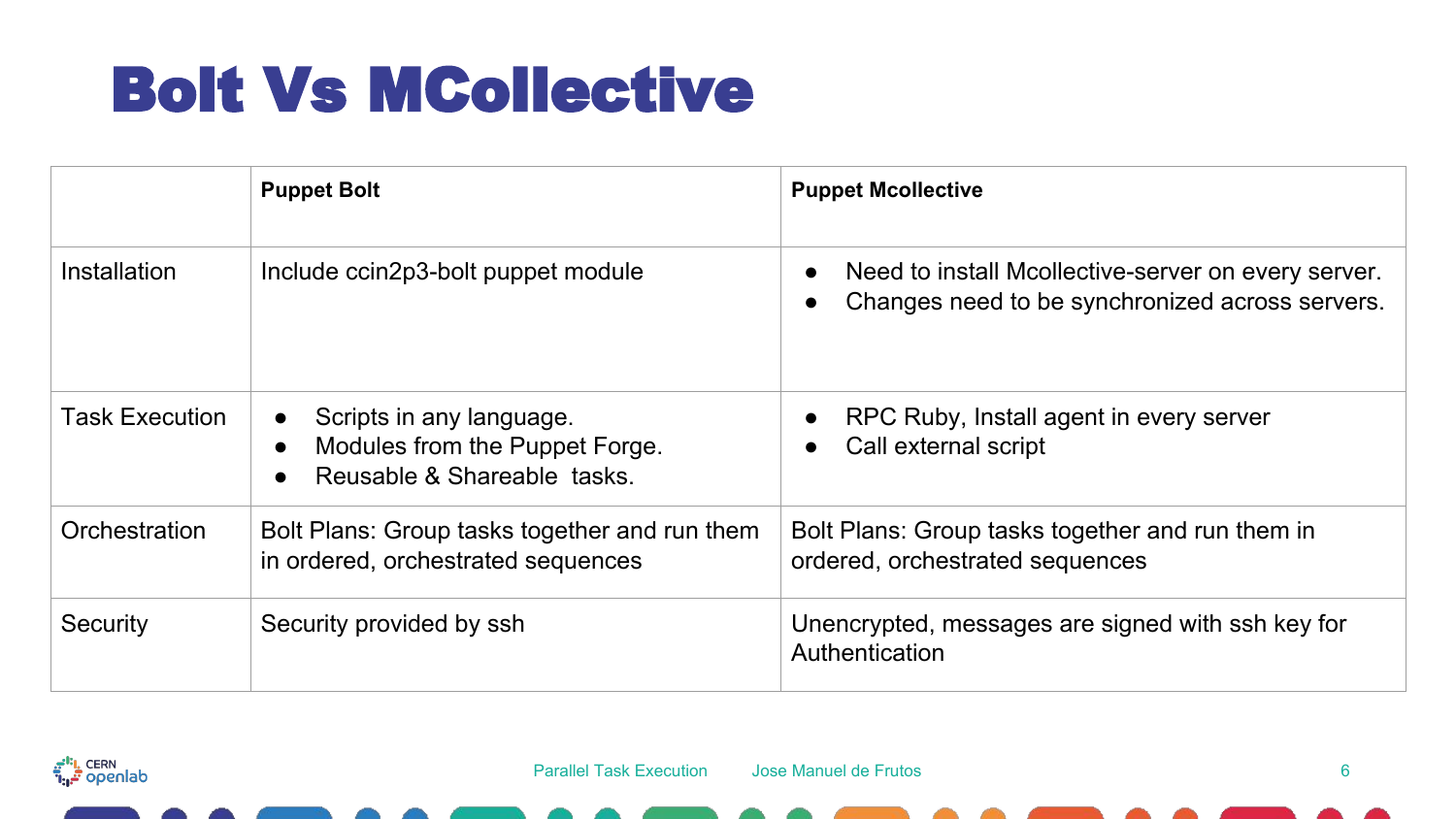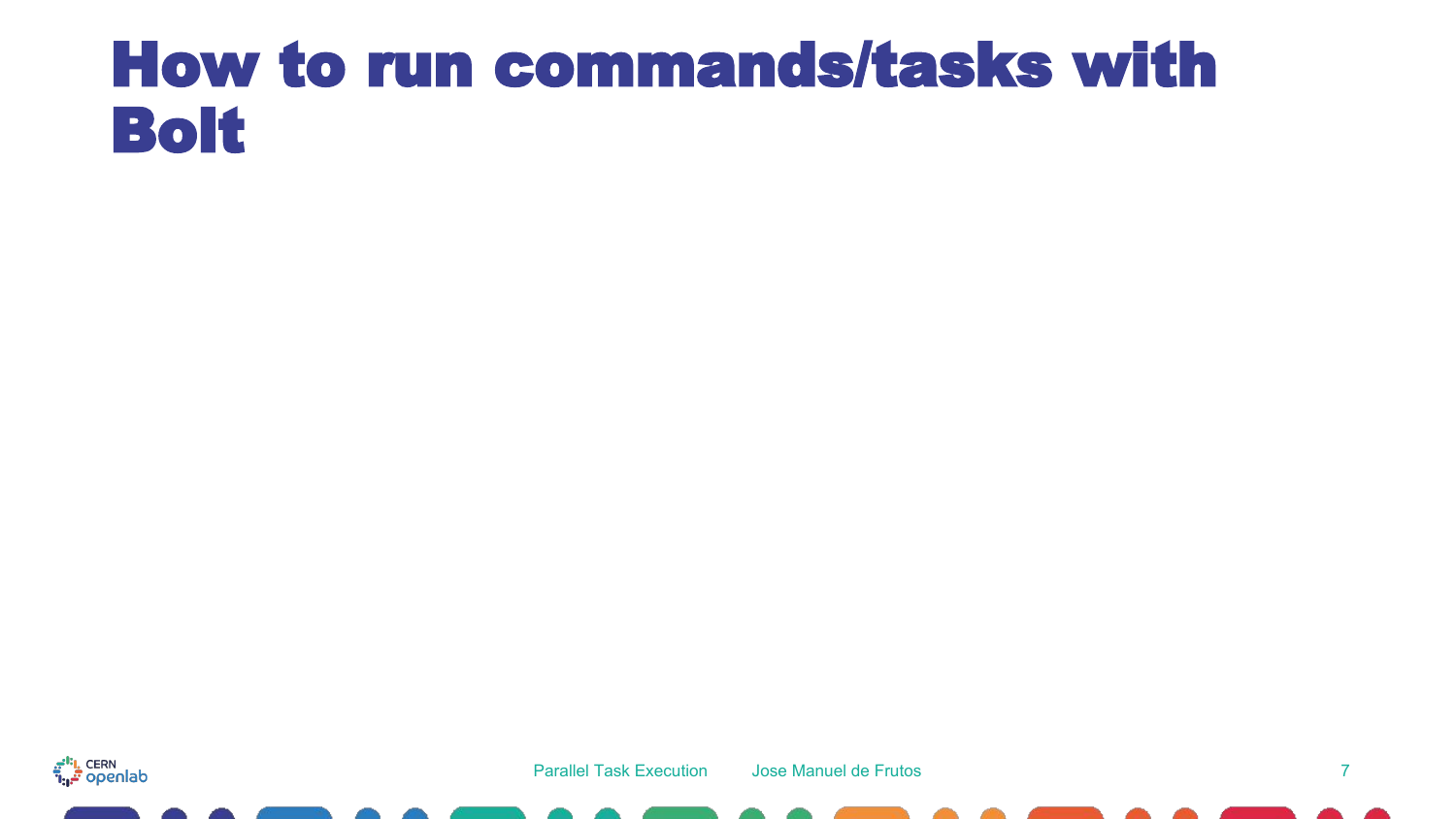**How to run a command:**

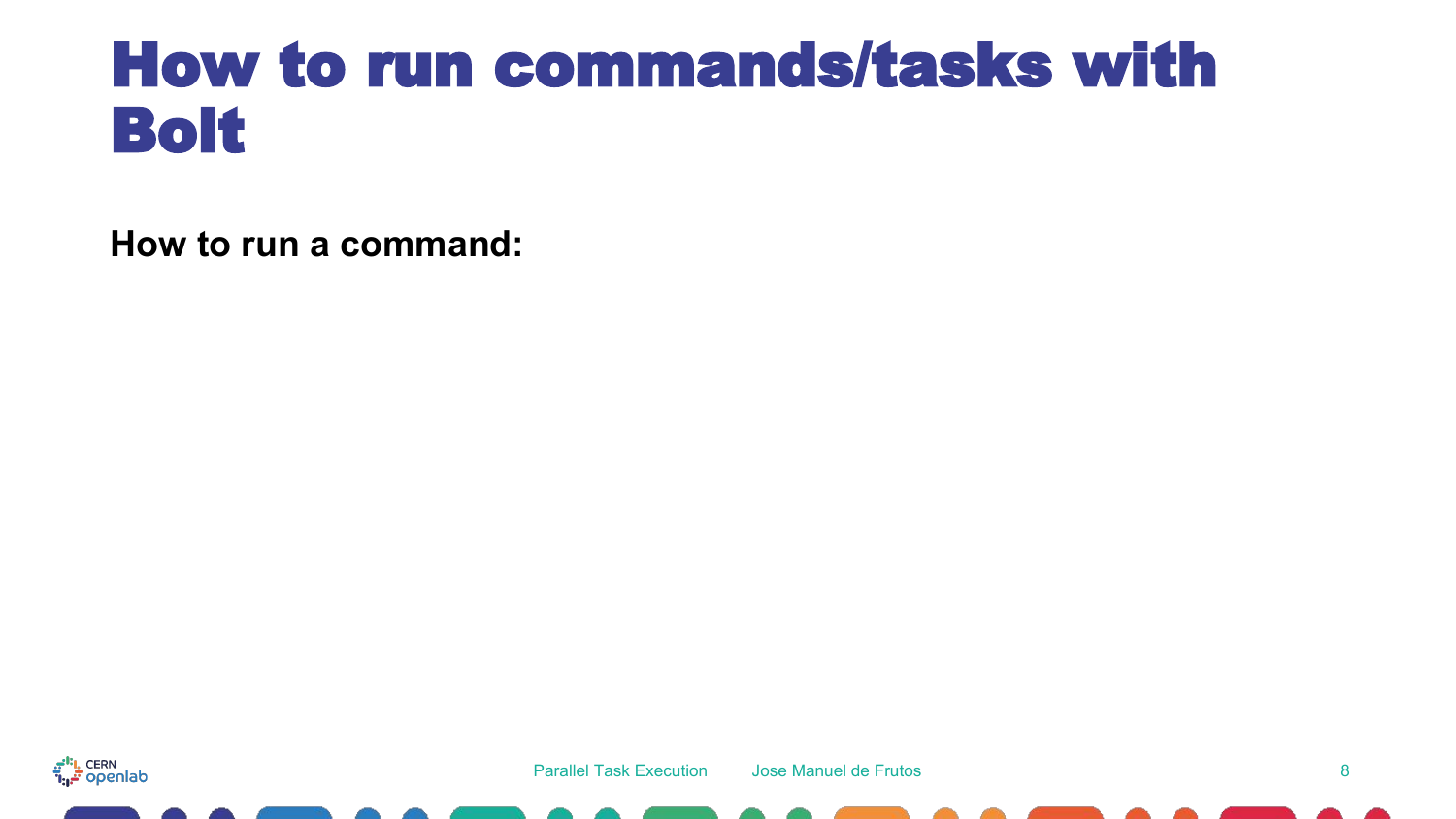**How to run a command:**

bolt command run 'echo \$HOME' --nodes <NODE>

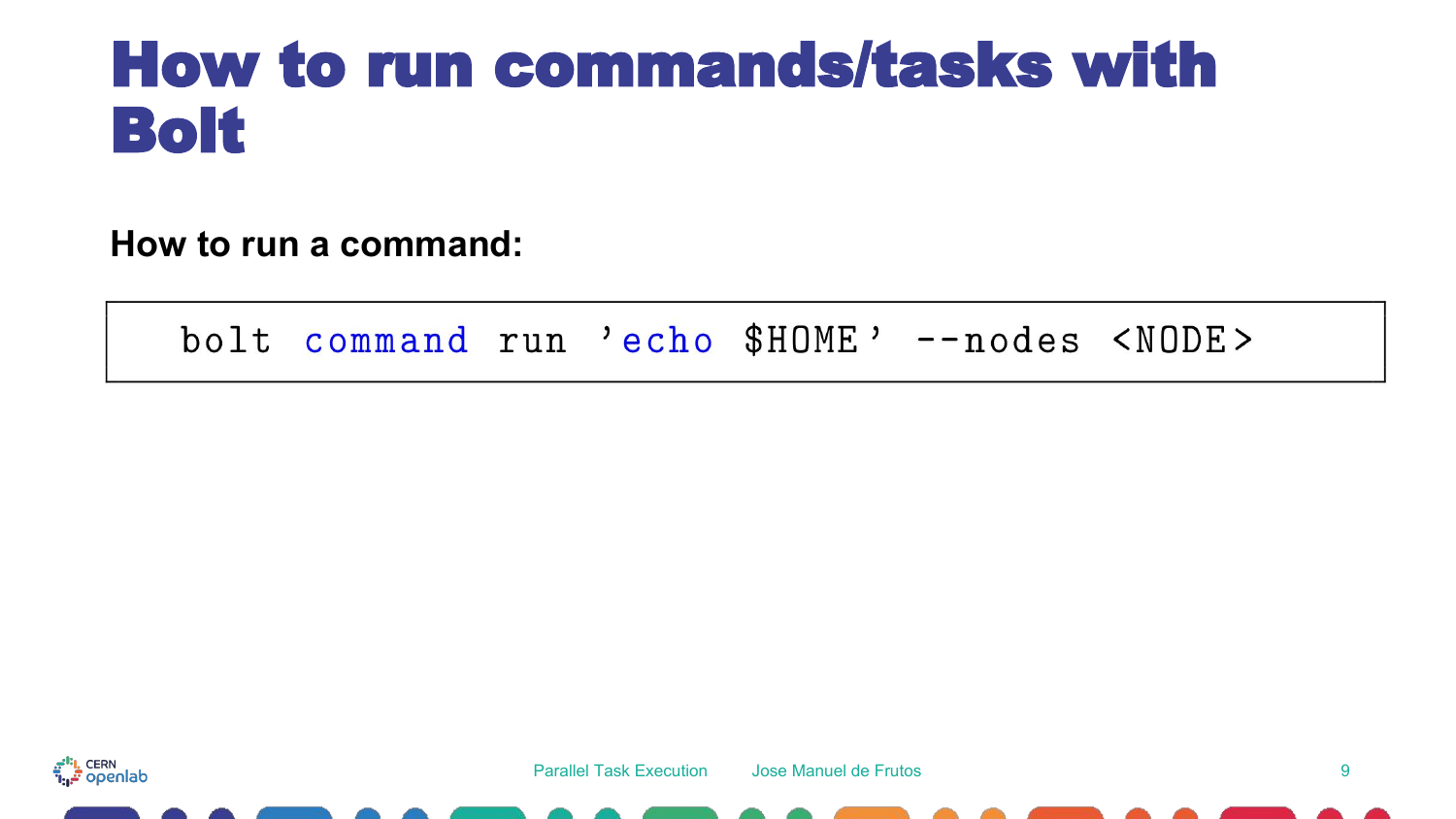**How to run a command:**

bolt command run 'echo \$HOME' --nodes <NODE>

**Run a task:**

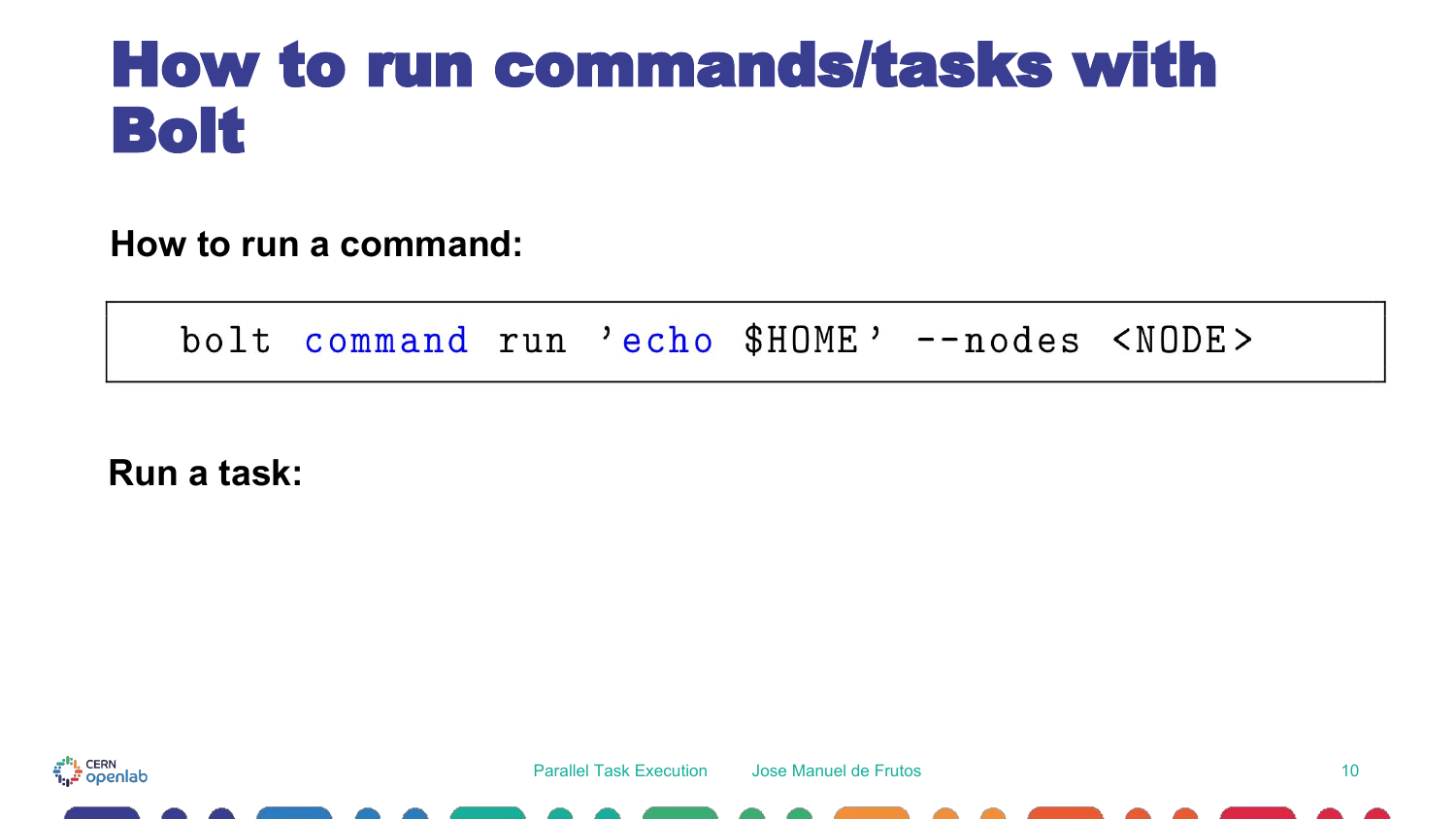**How to run a command:**

bolt command run 'echo \$HOME' --nodes <NODE>

**Run a task:**

bolt task run <MODULE::TASK> parameter=value --nodes

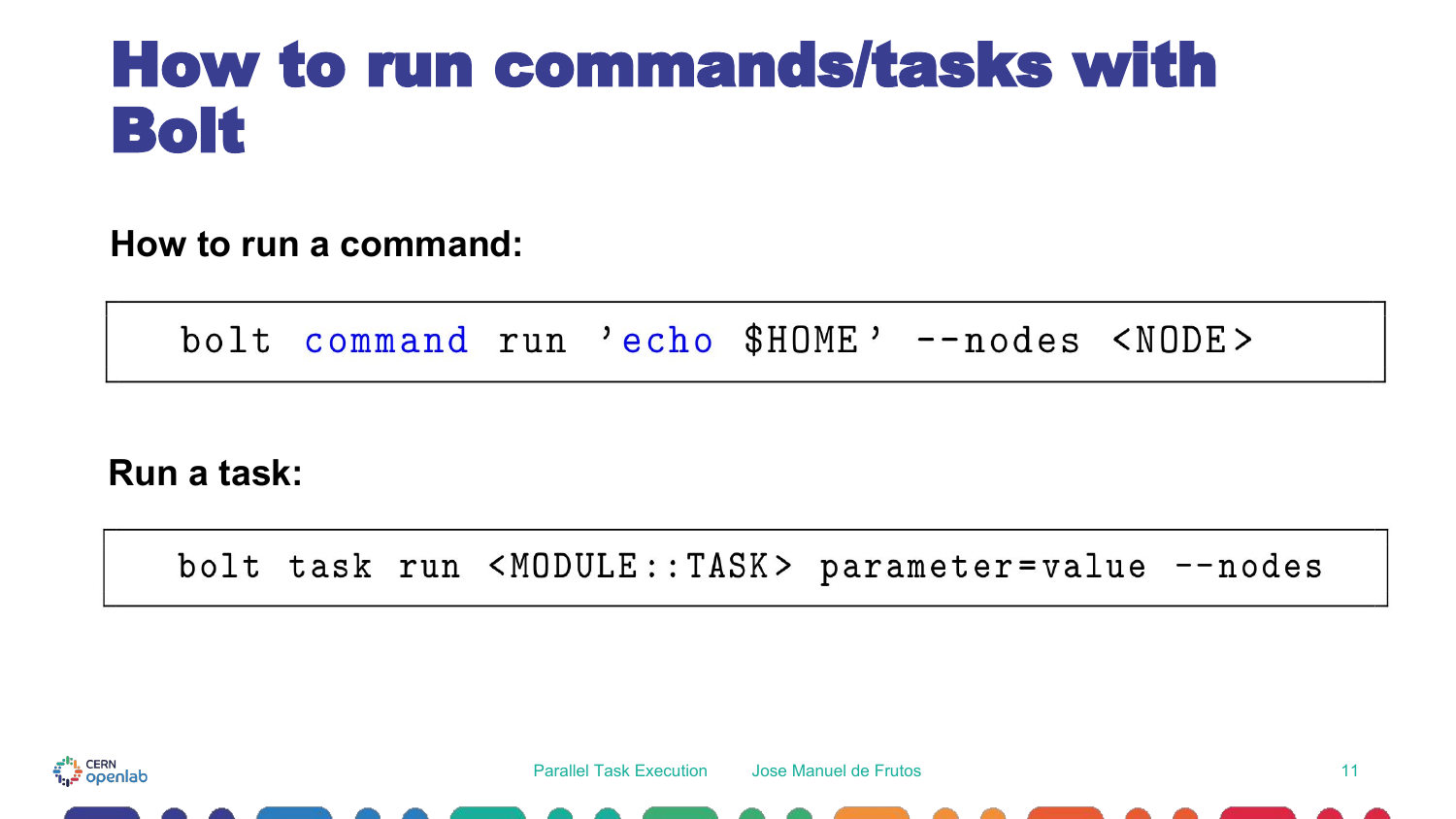### Example of task in Bolt

```
\#!/usr/bin/env python
import socket, sys, os, json
host = os. environ.get ('PT\_host')
result = \{ 'host': host \}if host:
    result ['ipaddr'] = socket.gethostbyname(host)
    result ['hostname'] = socket . gethostname ()
    result ['_output'] = "%s is available at %s on %s" %
        (host, result ['ipaddr'], result ['hostname'])
    print(json.dumps(result))else:
    result [' _error '] = \{ 'msg': 'No host argument passed',
         'kind': 'missing_parameter' }
    print (json.dumps(result))
    sys. exit (1)
```
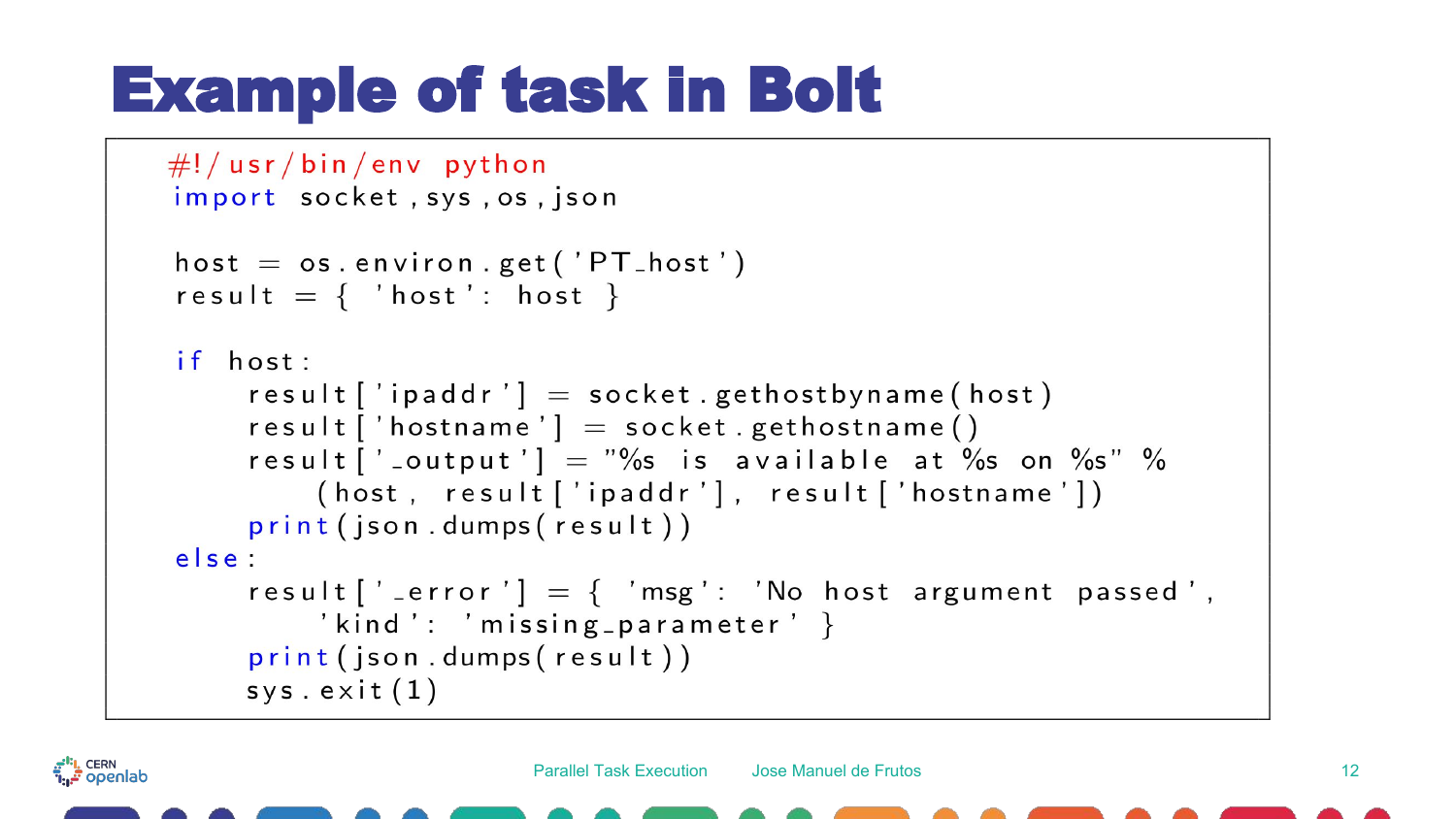# Bolt plan, Restart HAproxy (I)

```
plan bolt::haproxy_cluster_reboot_2 (
  TargetSpec $nodes,
  String $timeout = '0',String $message = 'reboot',\left( \begin{array}{c} 1 \end{array} \right)get_targets($nodes).each |$node| {
  #disable service httpd service on backend node
    run task (
     'service'.
       $node.
       action => 'disable'.
       name \Rightarrow'httpd',
    \lambda#reboot backend node
    run_task(
       'reboot::init',
       $node,
       timeout \Rightarrow $timeout,
       message => smessage,
    \lambda
```
a<sup>th</sup>i, CERN<br>T<sub>ur</sub> Openlab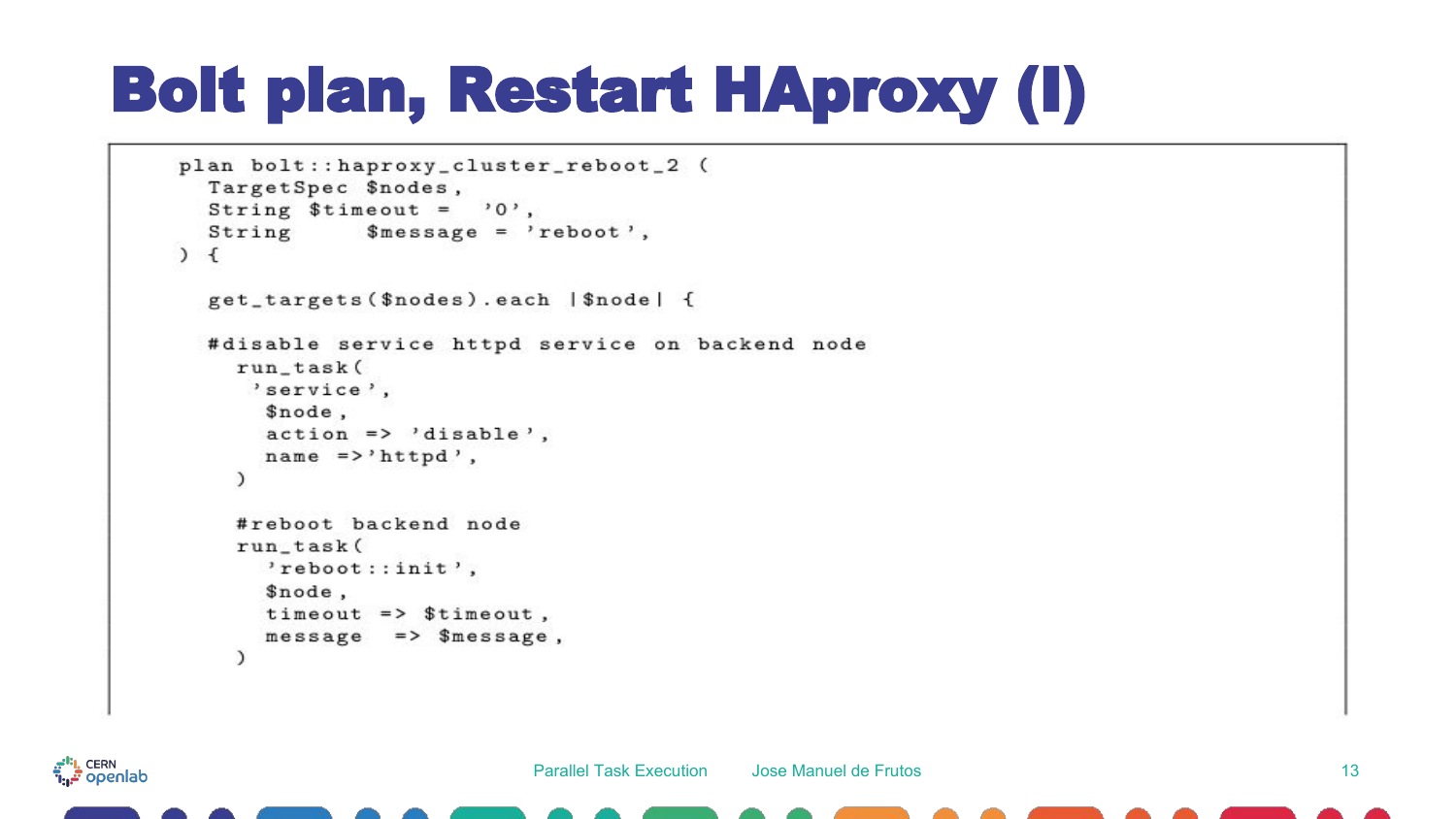# Bolt plan, Restart HAproxy (II)

```
#Wait until backend node http service is Up
    run_task(
       'bolt::wait_up',
        localhost,
        timeout => $timeout,
        backend_node => $node.host
    \mathcal{L}#enable service httpd service on backend node
    run_task(
       'service',
       $node.
       action \Rightarrow 'enable',
       name \Rightarrow'httpd',
    \mathcal{L}run_task(
       'service',
       $node,
       action \Rightarrow 'start',name \Rightarrow'httpd',
    €
  \mathcal{F}}
```
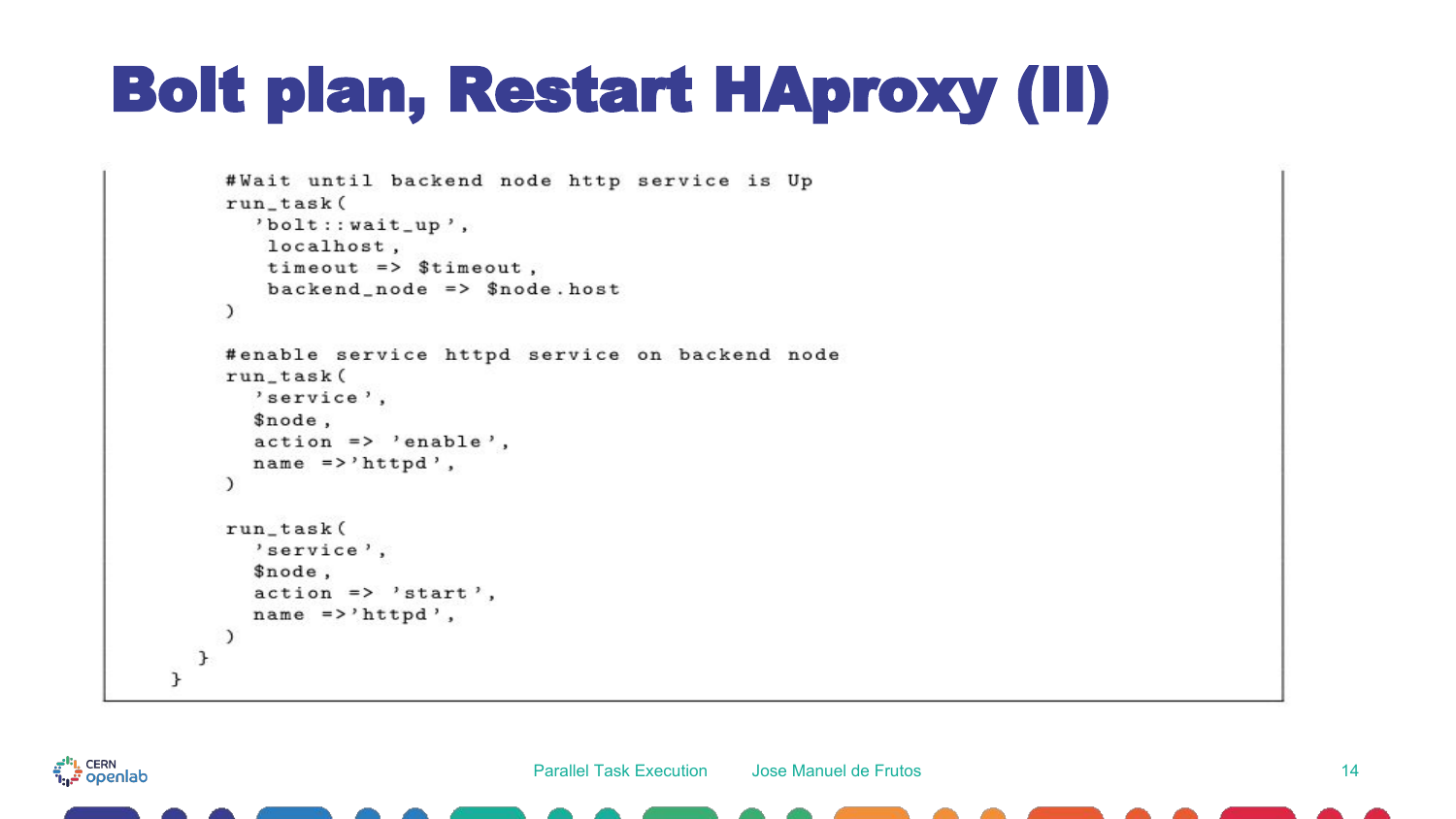# Numbers (I)

- I have Installed both Bolt and Mcollective in my MVs.
- The following results have been obtained when running multiples times a simple hello world task.

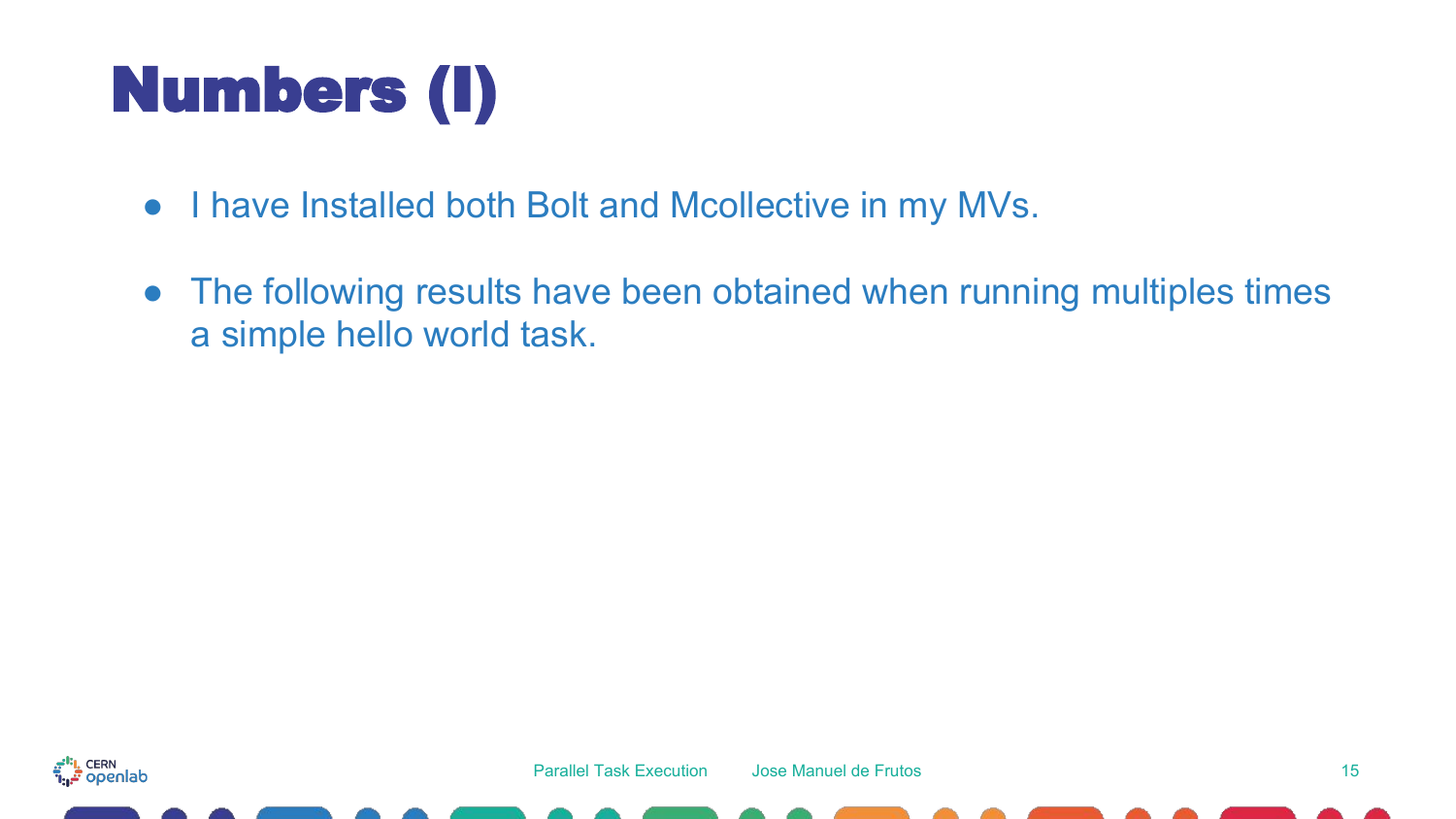# Numbers (II)



CPU % Bolt Client



CPU % MCO Client



Parallel Task Execution Jose Manuel de Frutos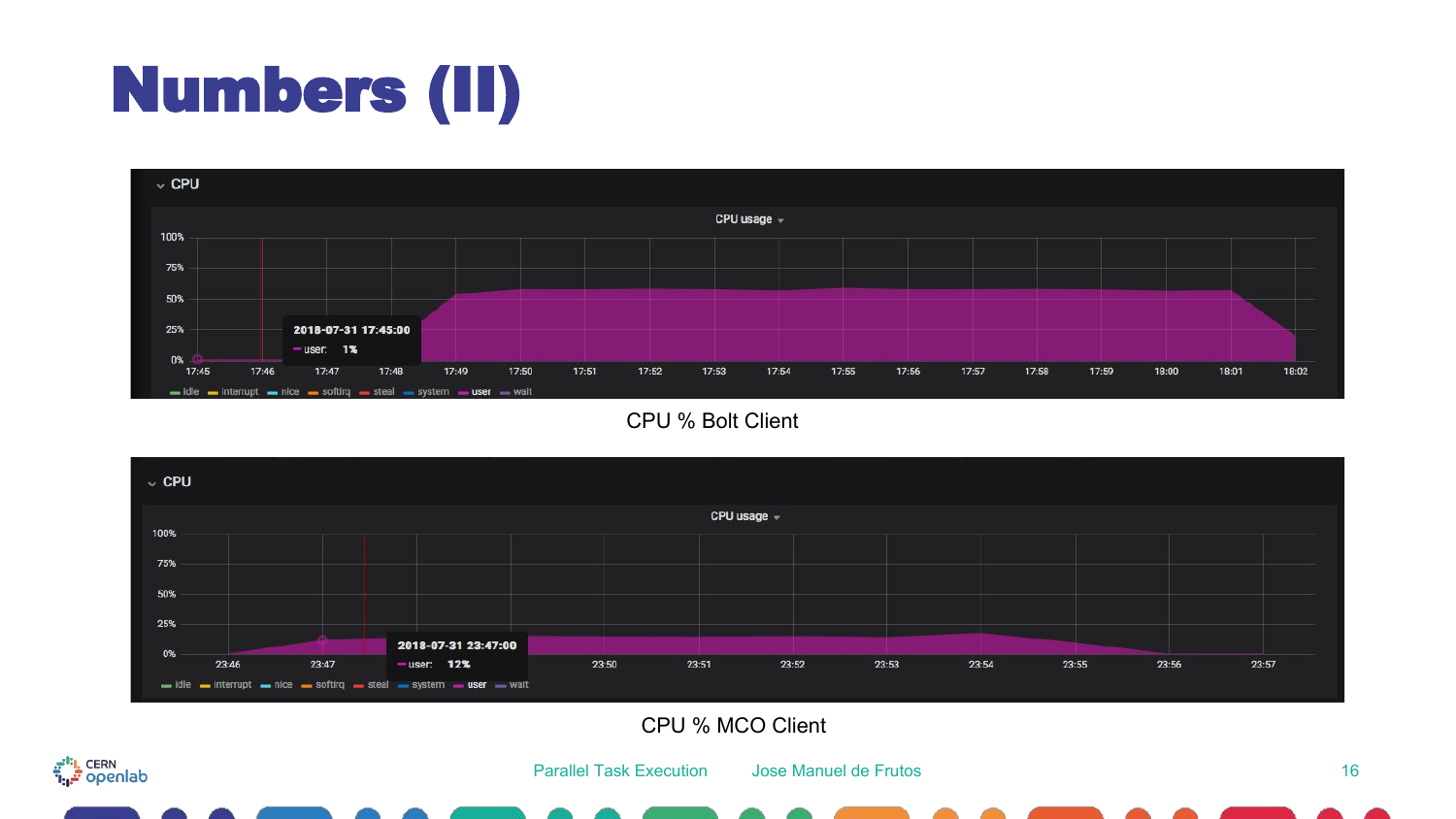#### Performance evaluation conclusion

● Bolt uses ssh as a 'transport layer', which starts a new connection for every task. ssh auth overhead is the reason for bad performance.

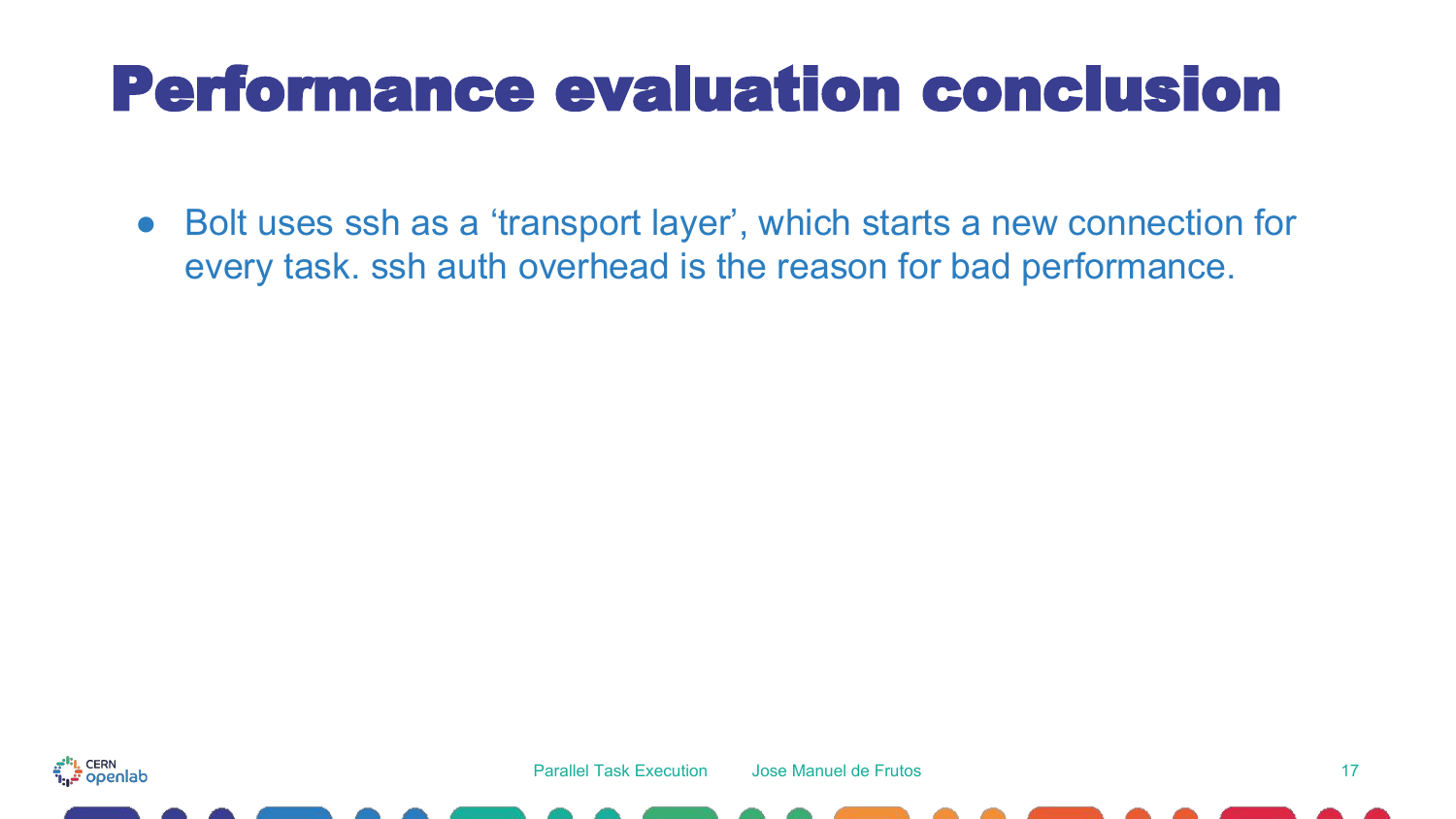#### Performance evaluation conclusion

- Bolt uses ssh as a 'transport layer', which starts a new connection for every task. ssh auth overhead is the reason for bad performance.
- Bolt can be a real option in small infrastructures, < 2000 − 3000 nodes (see [1] p. 183). This is only going to be useful on batch if we can be smart. (Working on it)

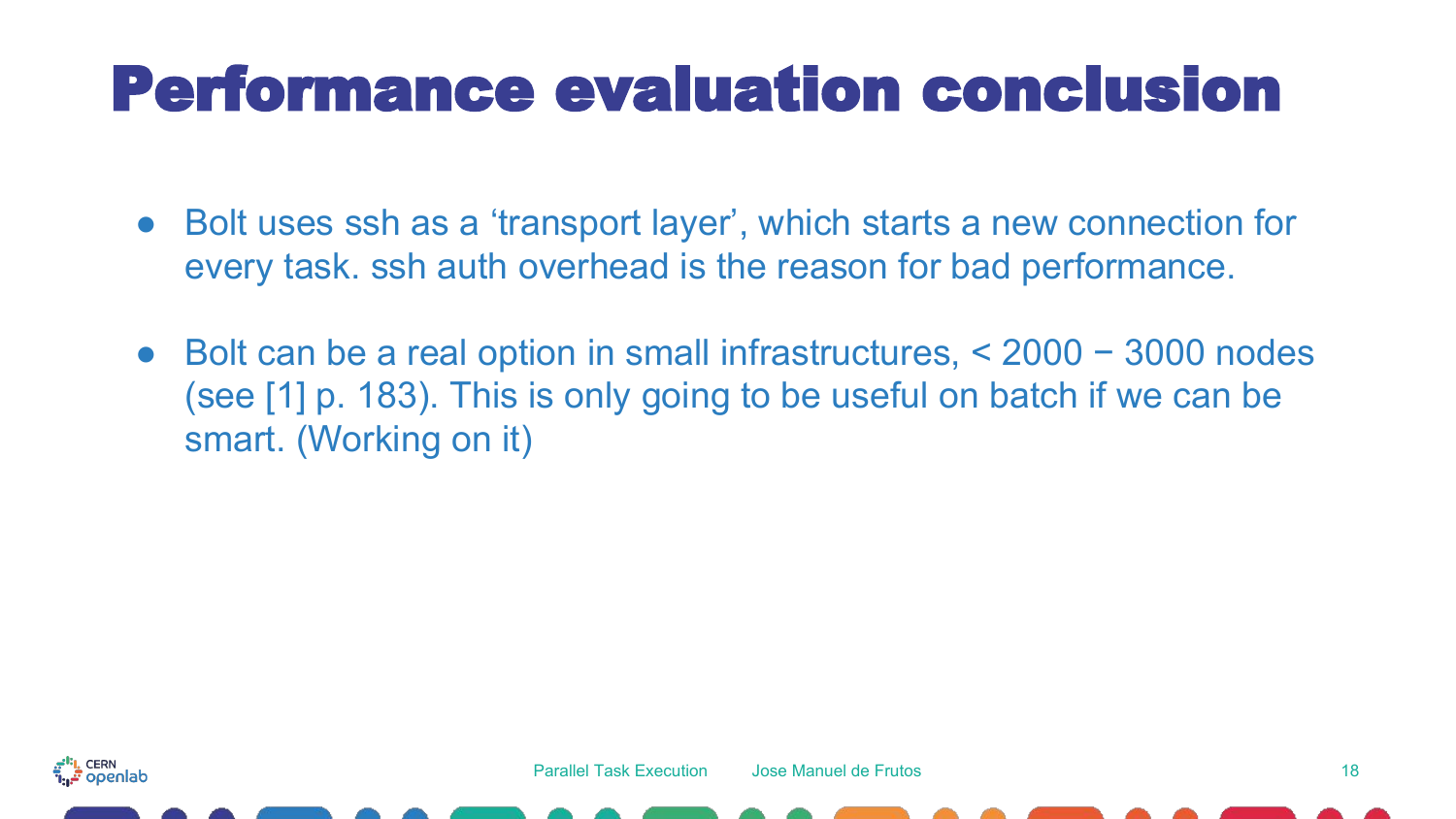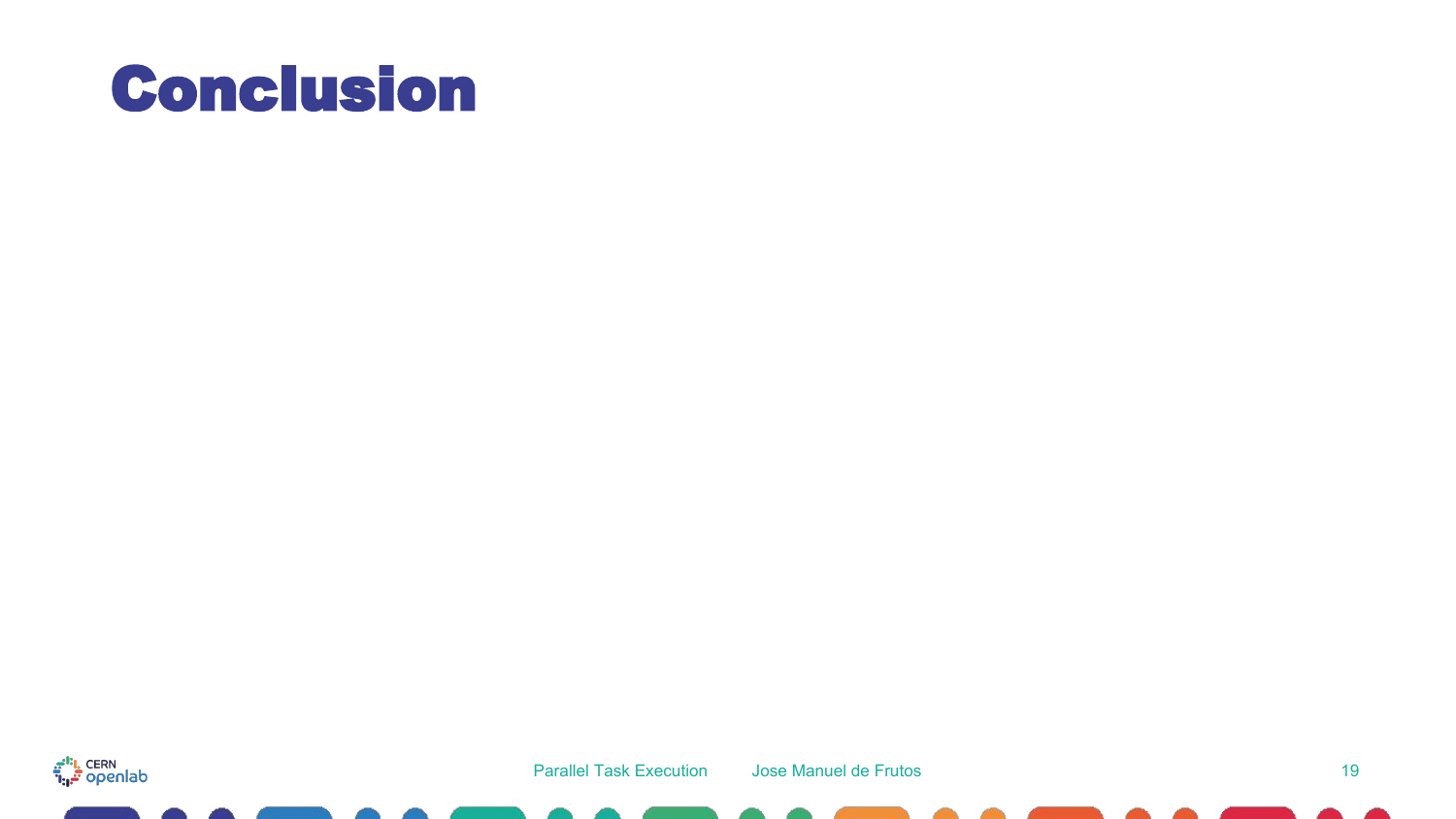● Bolt do not requires a daemon to be running in each managed machine.

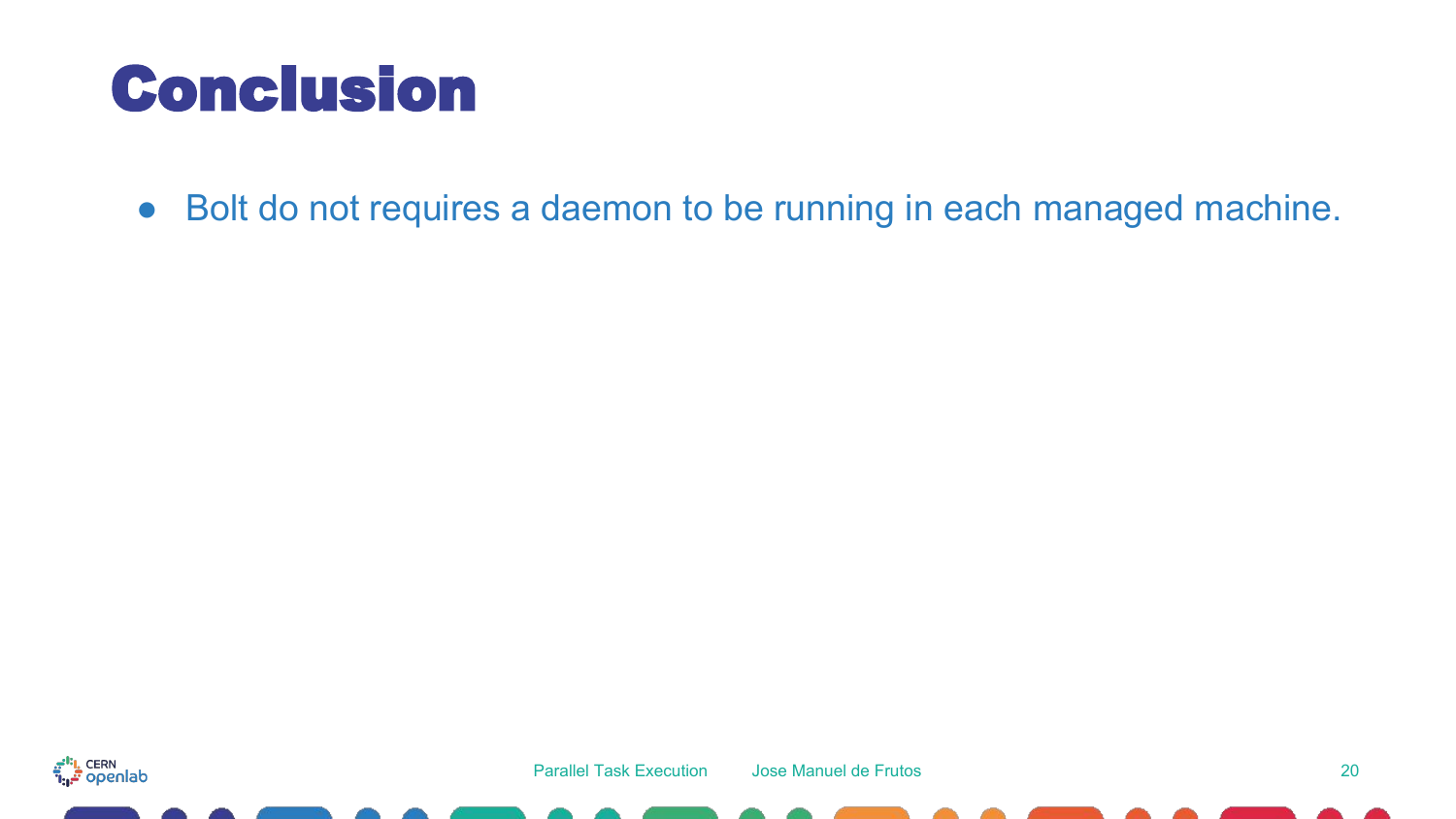- Bolt do not requires a daemon to be running in each managed machine.
- Bolt has an easy syntax.

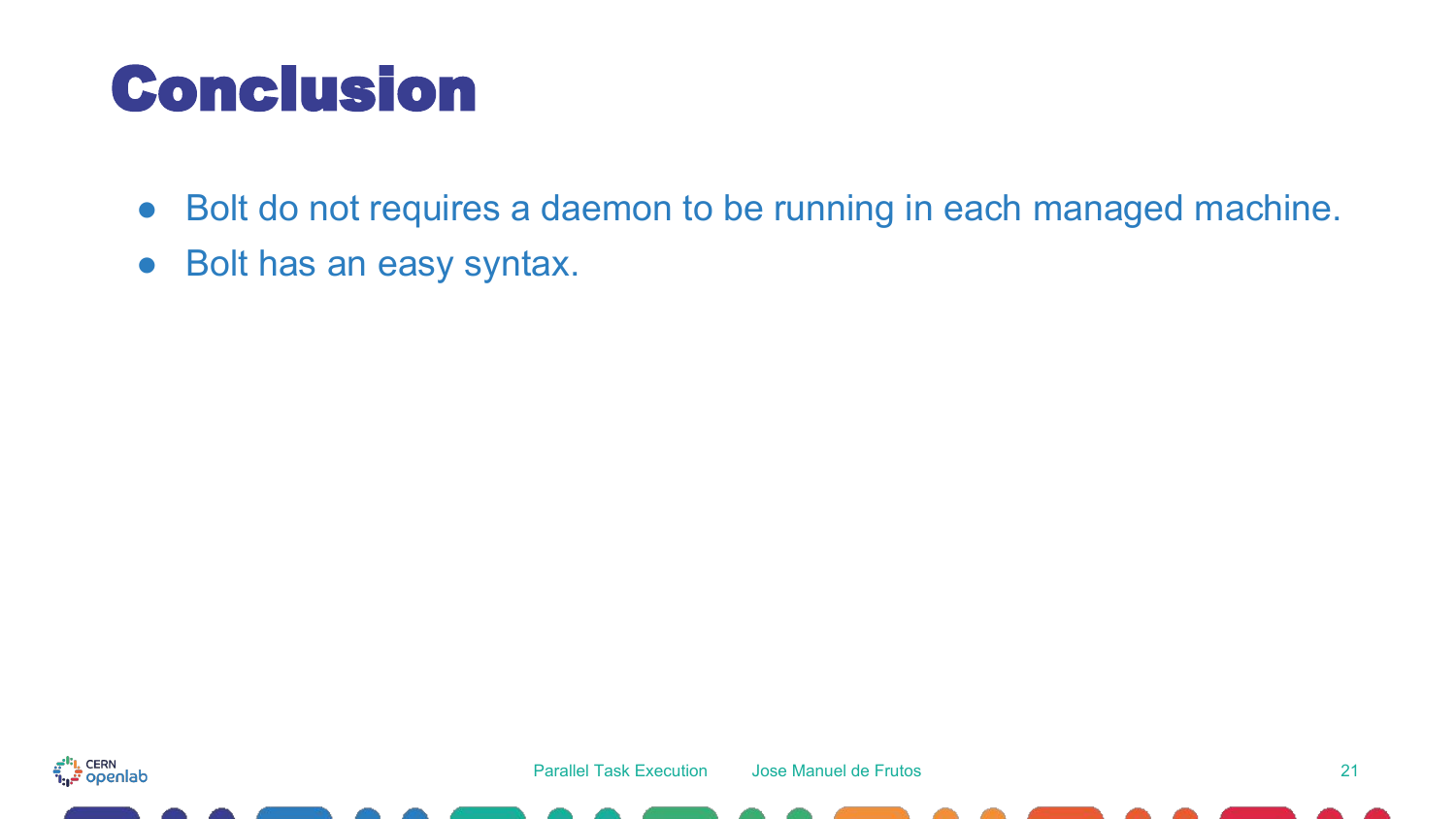- Bolt do not requires a daemon to be running in each managed machine.
- Bolt has an easy syntax.
- Bolt gives the possibility to write tasks in any language.

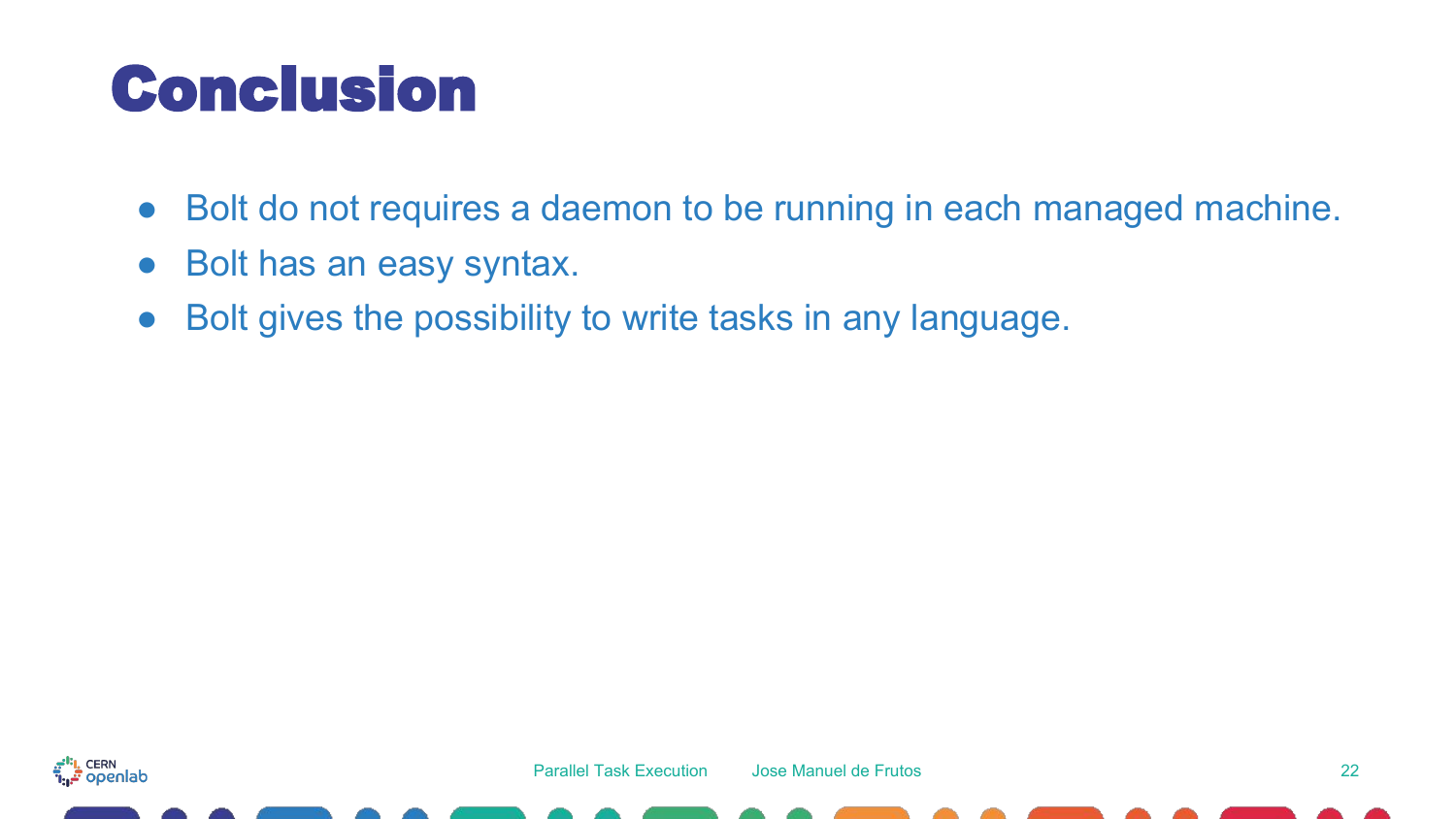- Bolt do not requires a daemon to be running in each managed machine.
- Bolt has an easy syntax.
- Bolt gives the possibility to write tasks in any language.
- Security provided by ssh.

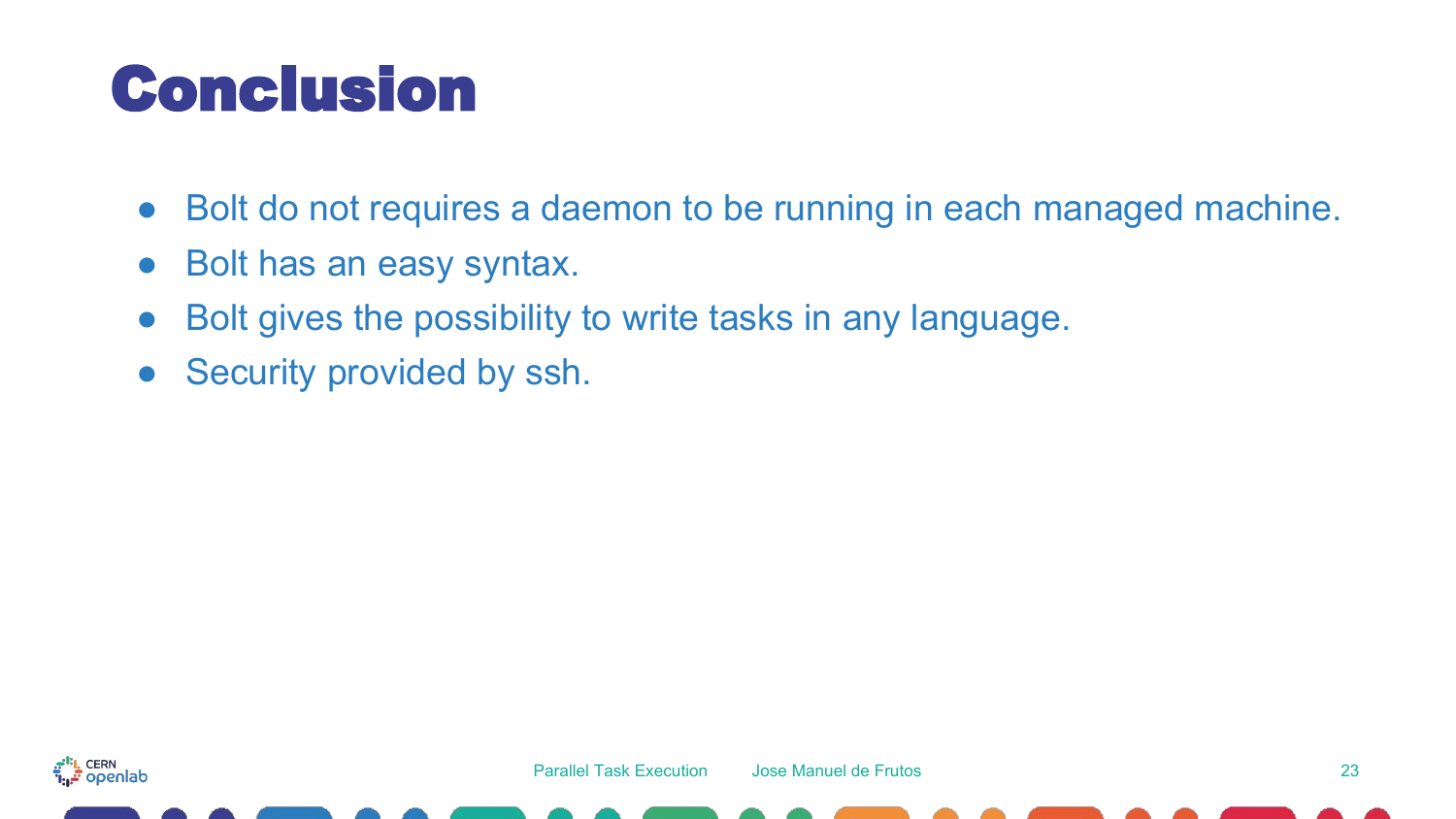- Bolt do not requires a daemon to be running in each managed machine.
- Bolt has an easy syntax.
- Bolt gives the possibility to write tasks in any language.
- Security provided by ssh.
- MCollective will no longer be shipped in Puppet Agent version 6 which is currently due around Fall 2018.

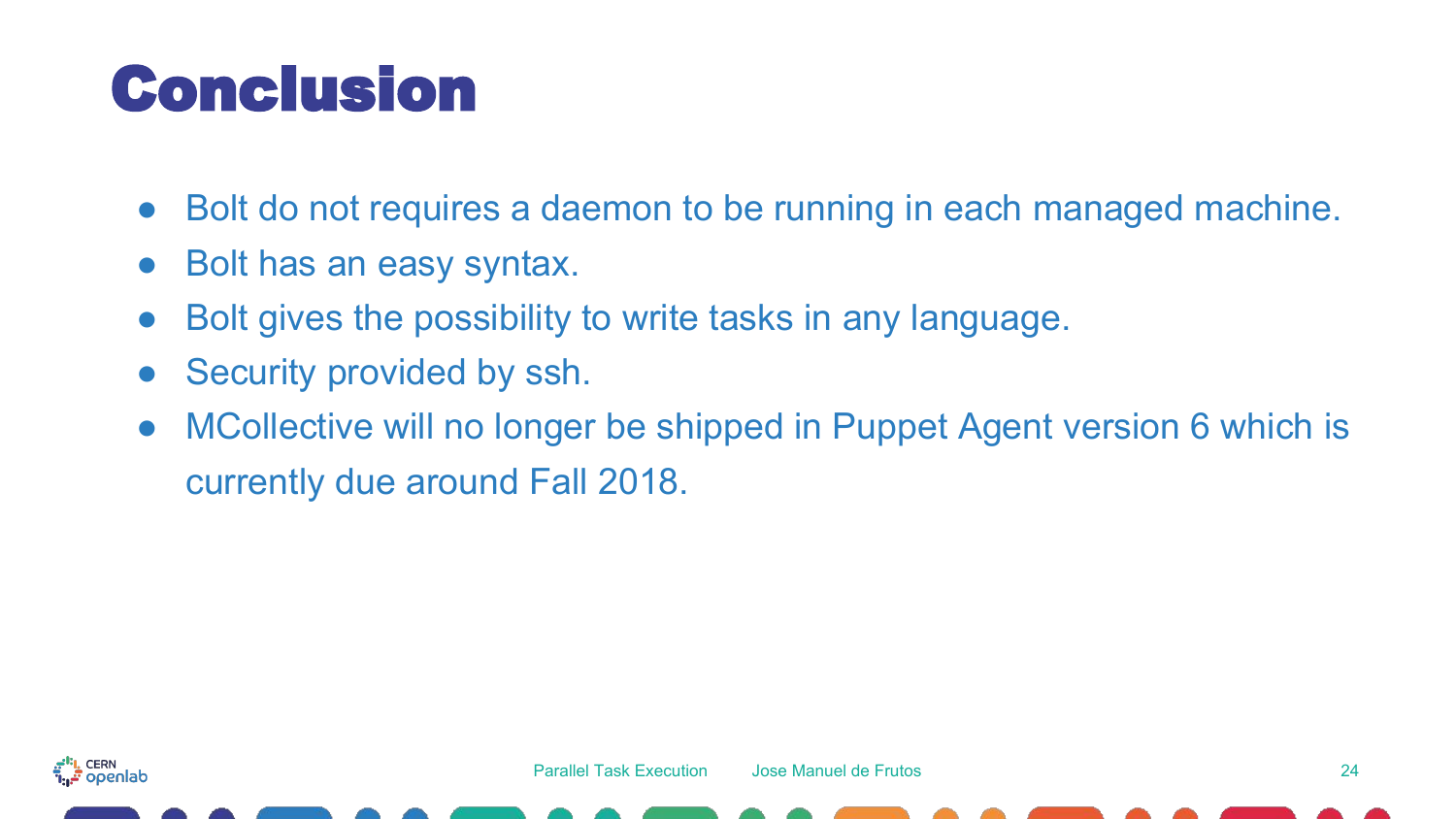- Bolt do not requires a daemon to be running in each managed machine.
- Bolt has an easy syntax.
- Bolt gives the possibility to write tasks in any language.
- Security provided by ssh.
- MCollective will no longer be shipped in Puppet Agent version 6 which is currently due around Fall 2018.

If we can improve the performance of Puppet Bolt, it will be the perfect tool that will replace Mcollective.

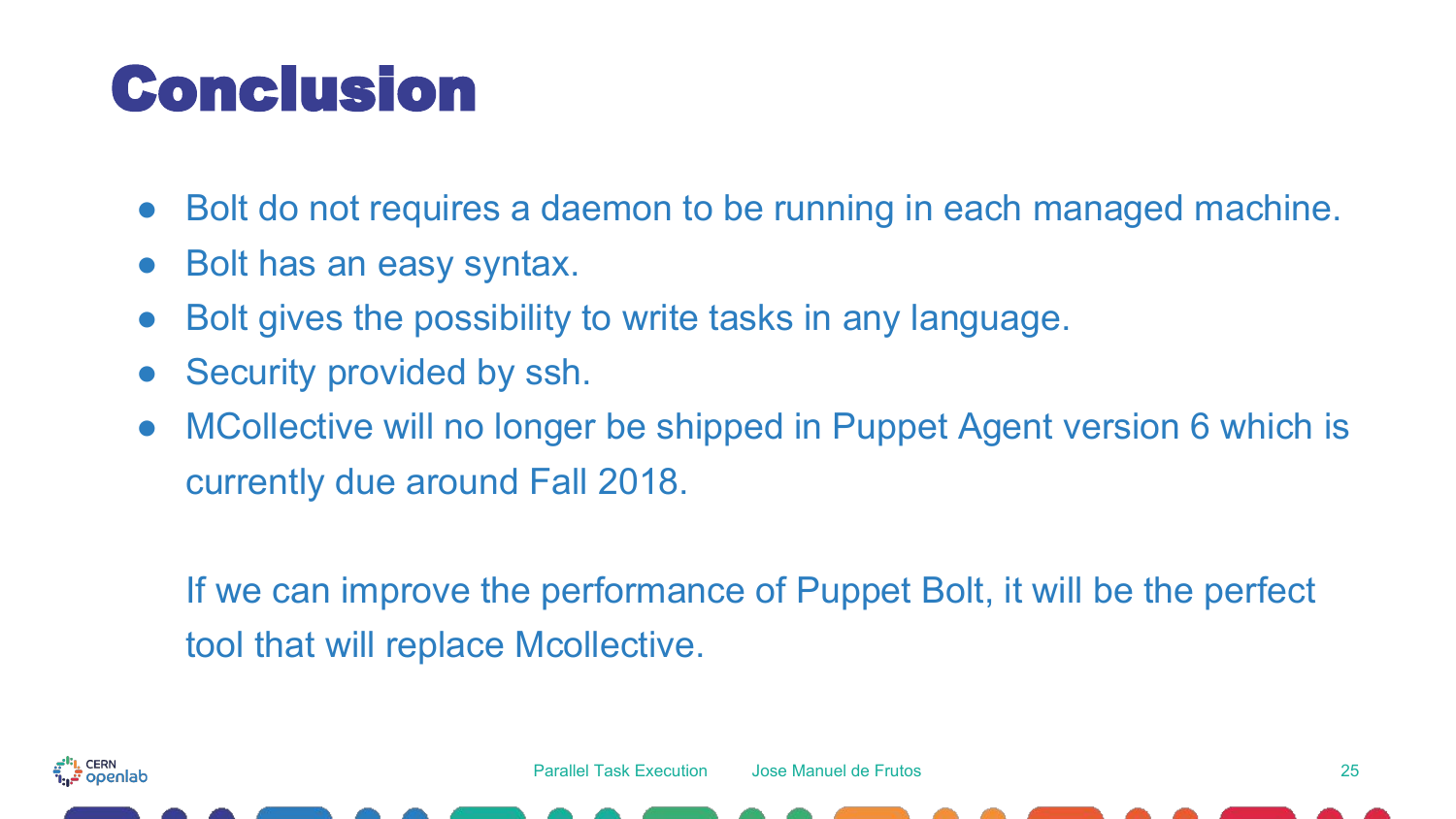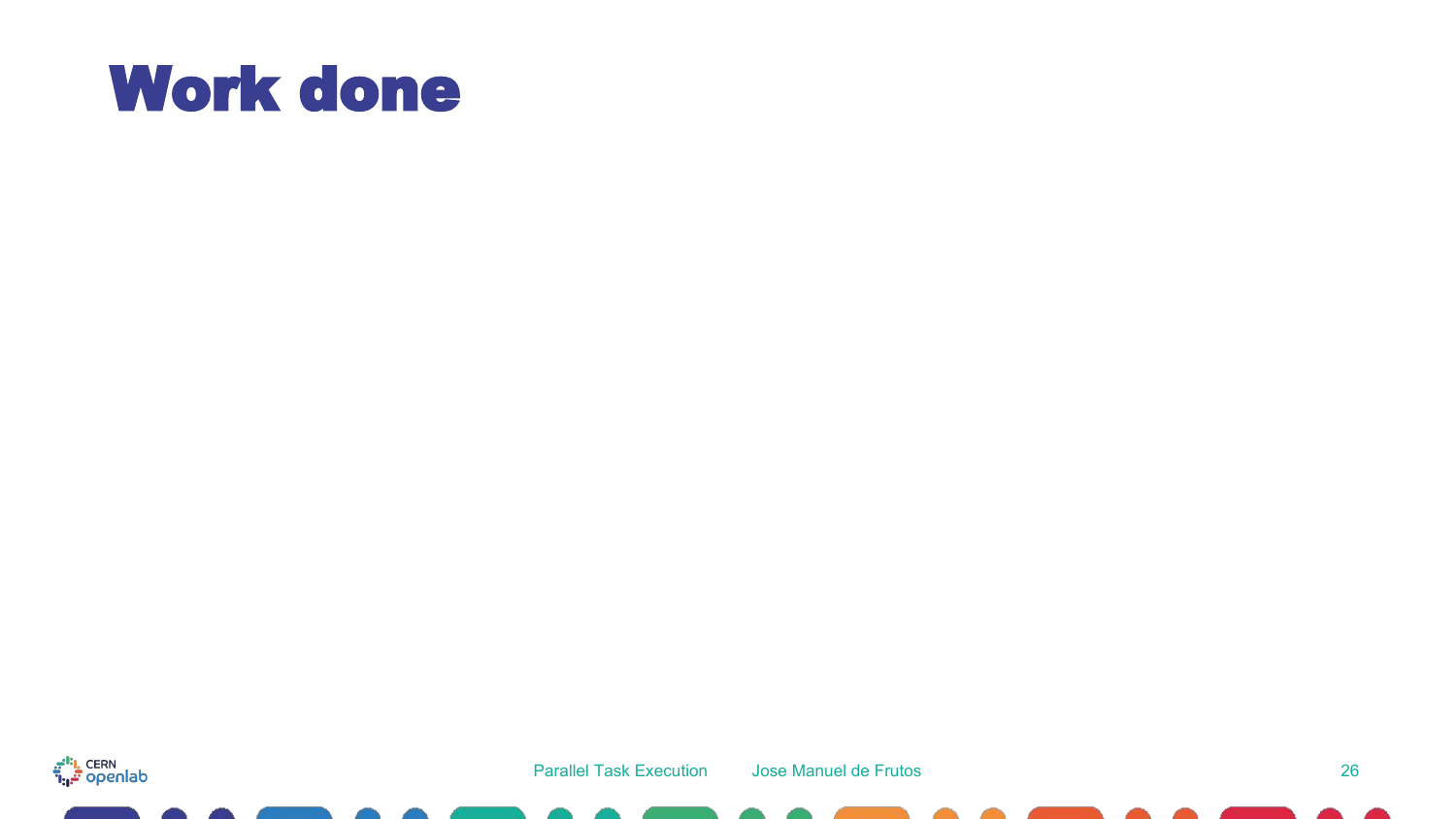Installed Bolt centrally.  $\checkmark$ 

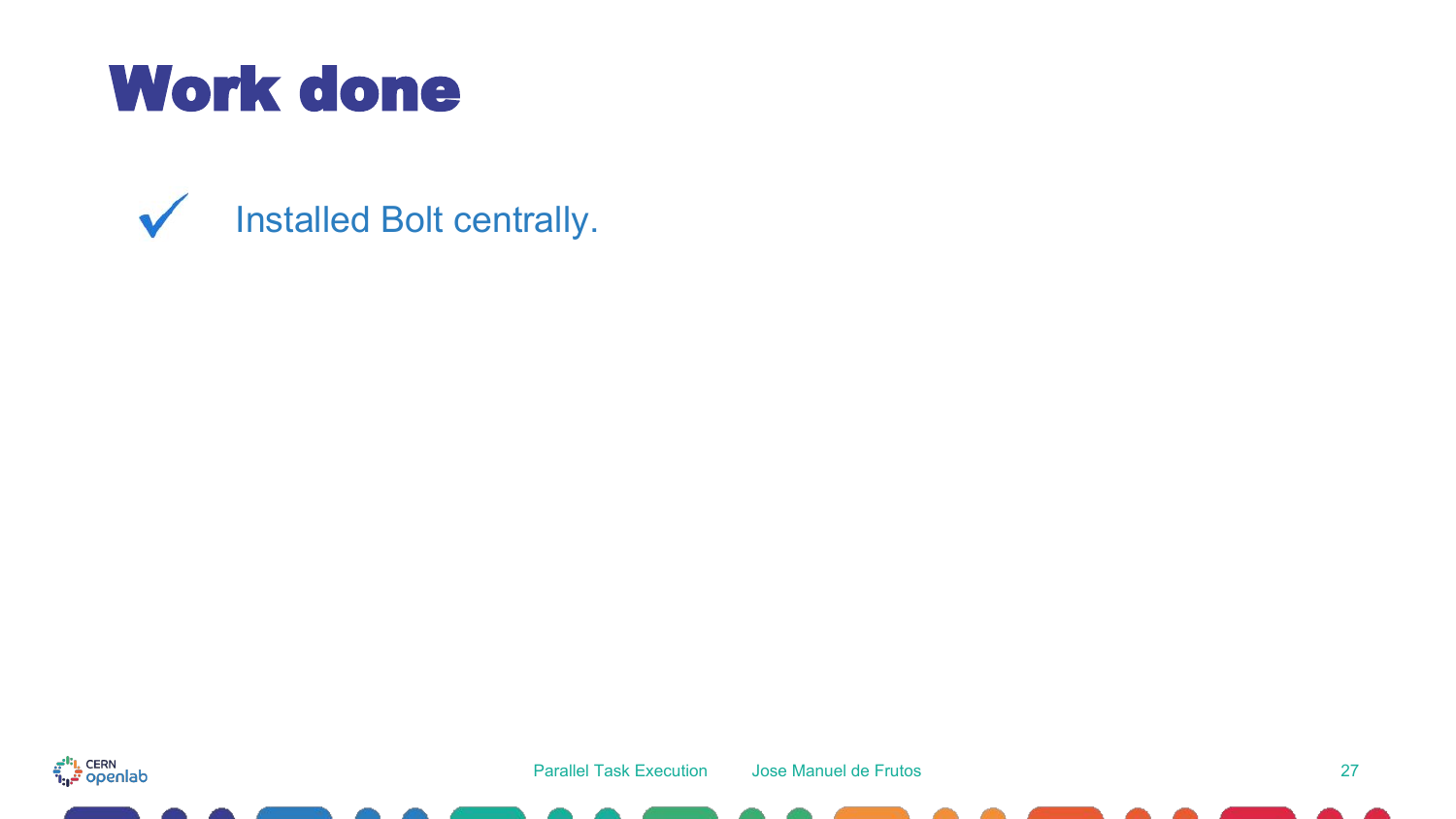#### Installed Bolt centrally.  $\checkmark$

Vagrants, which launch VM's configured to use MCO and Bolt.  $\checkmark$ 

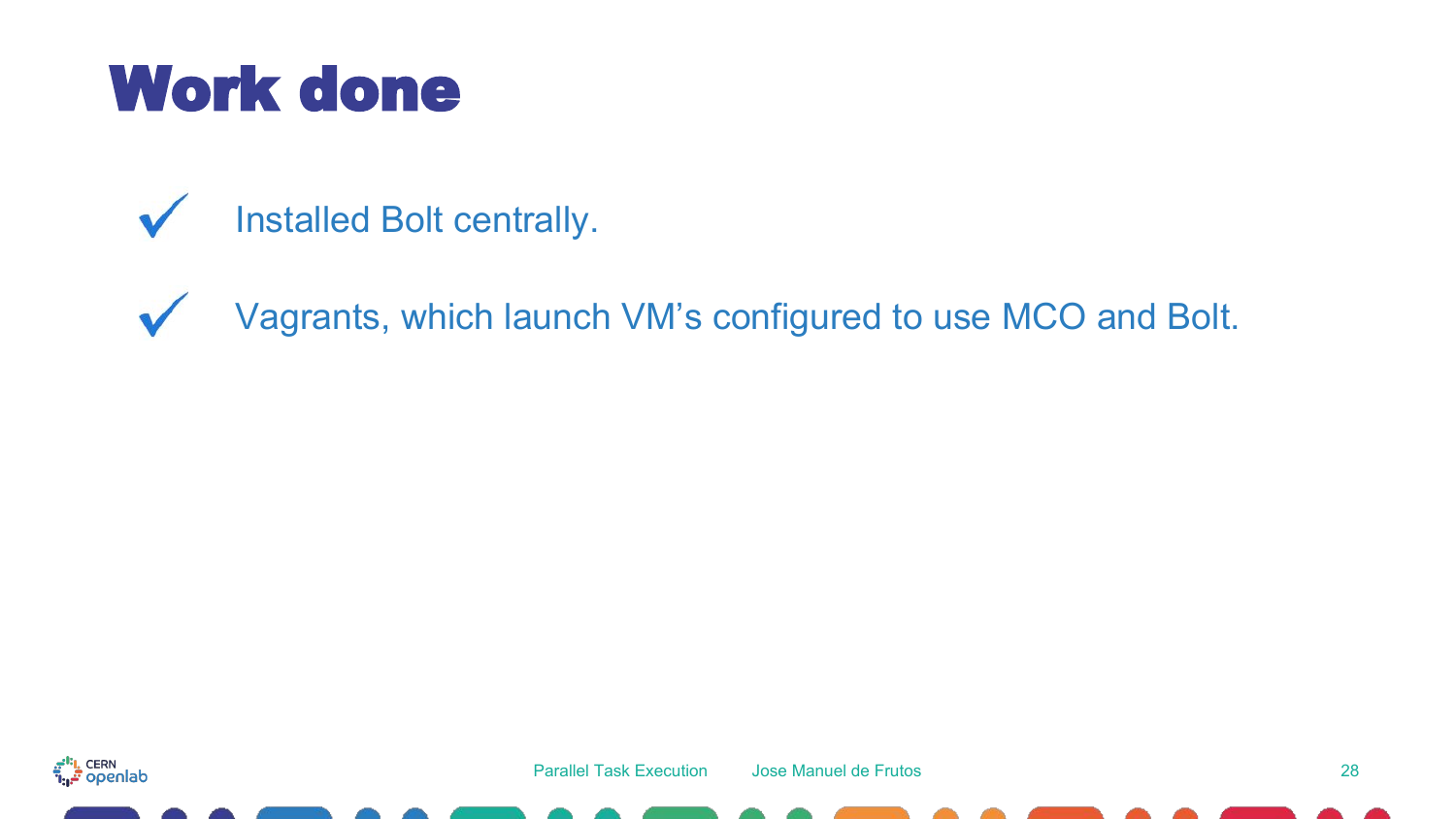- Installed Bolt centrally.  $\checkmark$
- Vagrants, which launch VM's configured to use MCO and Bolt.  $\checkmark$
- Improved ccin2p3-bolt puppet module. $\overline{\mathbf{v}}$

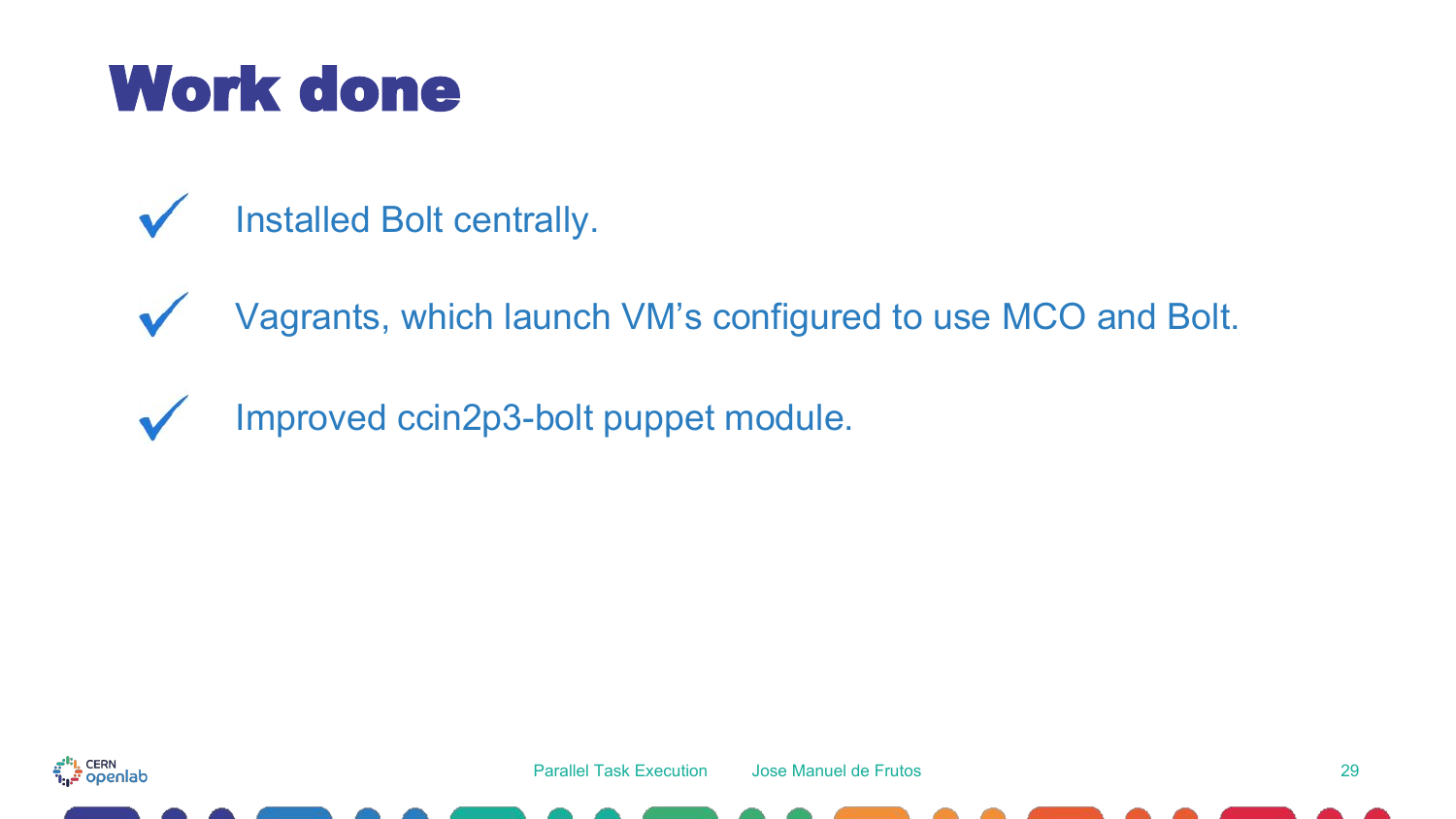- Installed Bolt centrally.  $\checkmark$
- Vagrants, which launch VM's configured to use MCO and Bolt.  $\sqrt{}$
- Improved ccin2p3-bolt puppet module.M
- Code General purpose Bolt tasks and plans.  $\sqrt{}$

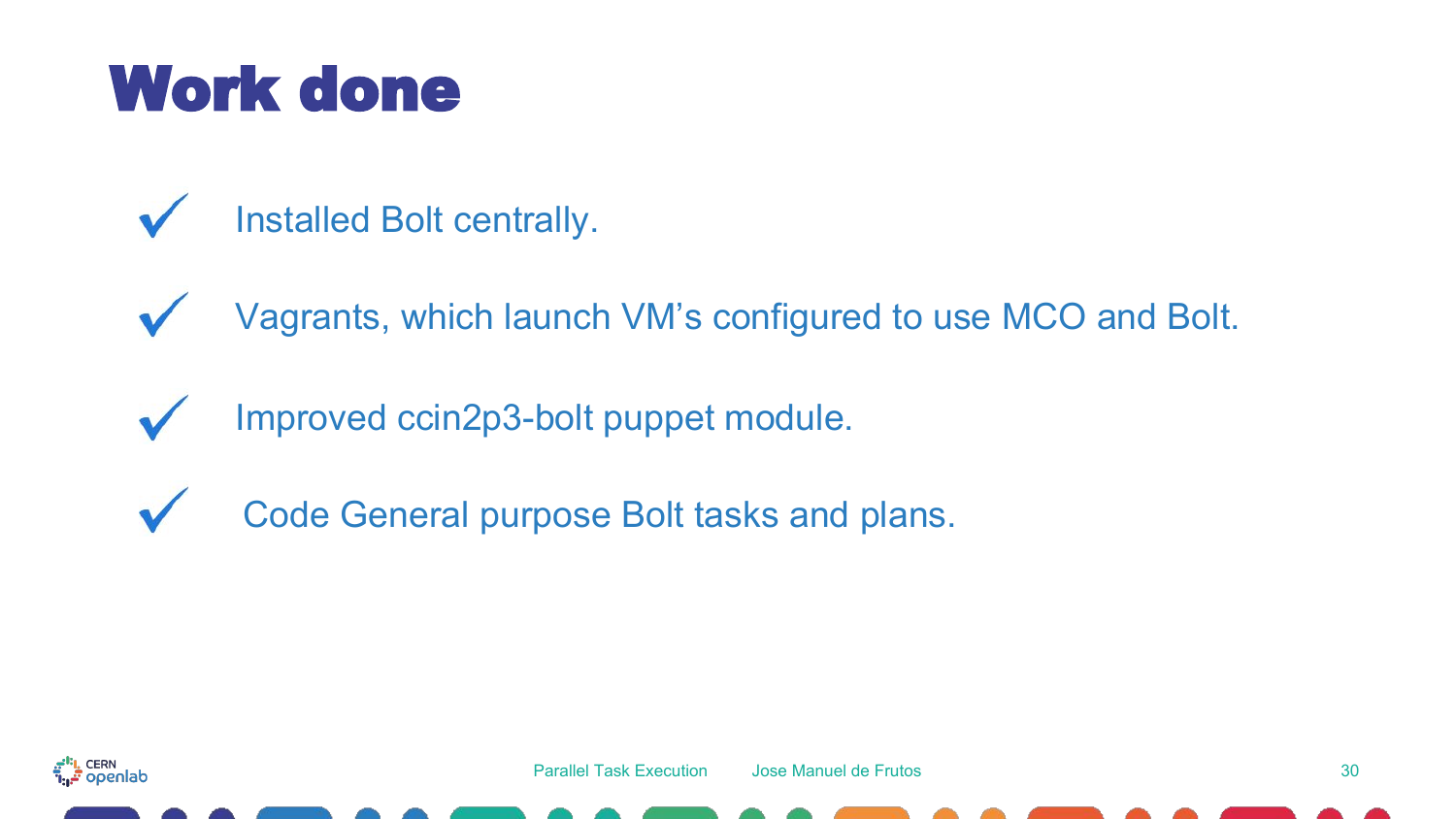- Installed Bolt centrally.  $\overline{\mathbf{v}}$
- Vagrants, which launch VM's configured to use MCO and Bolt.  $\sqrt{}$
- Improved ccin2p3-bolt puppet module.
- Code General purpose Bolt tasks and plans.  $\sqrt{}$
- Bolt evaluation as replacement of Mco. $\sqrt{}$

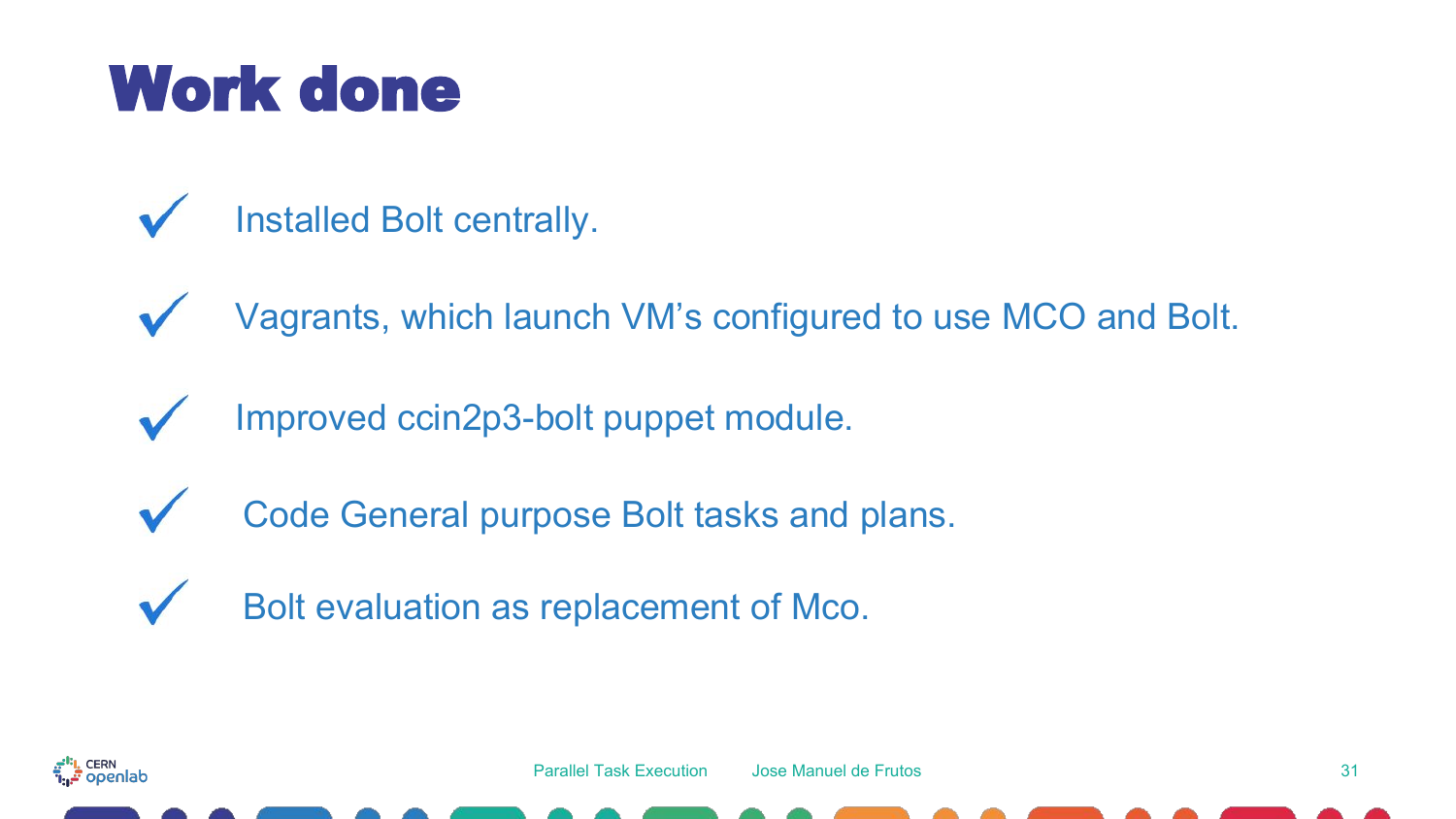#### Work to do

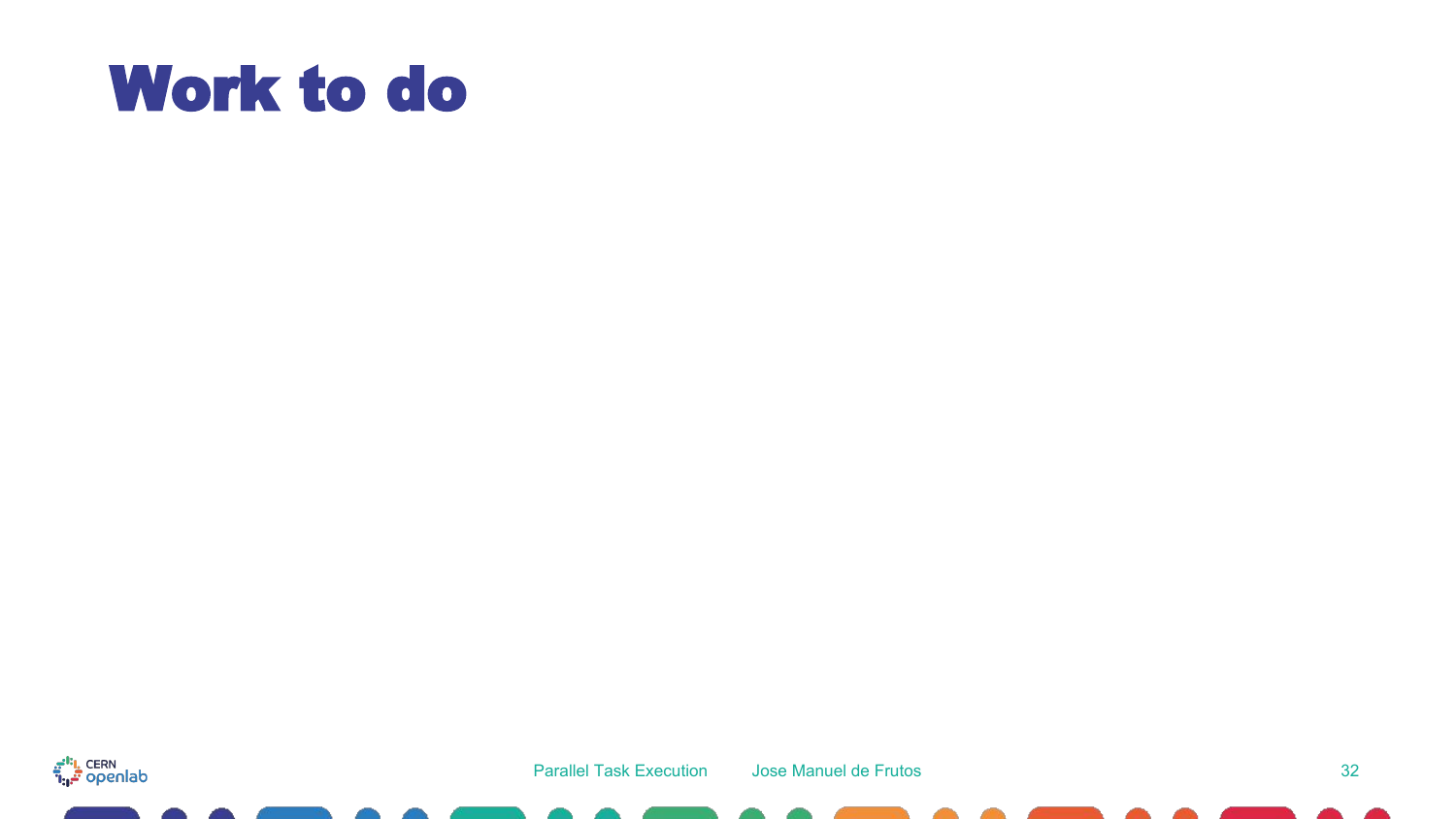#### Work to do



Make Bolt Great Again. Study options used by Ansible to improve performance. Example: python-Mitogen, Multiplexing ssh, pipelining ssh

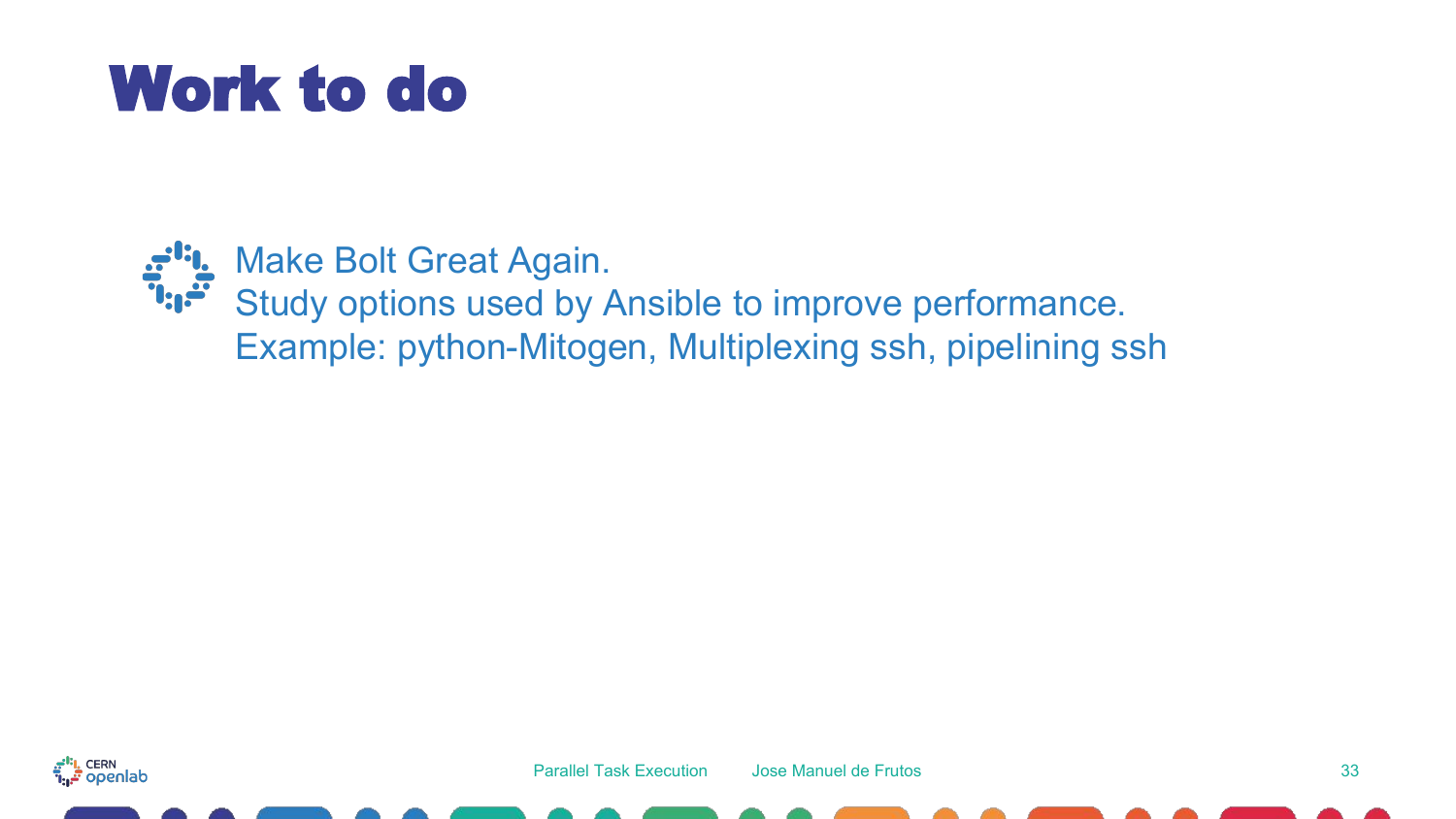### Work to do



Make Bolt Great Again. Study options used by Ansible to improve performance. Example: python-Mitogen, Multiplexing ssh, pipelining ssh



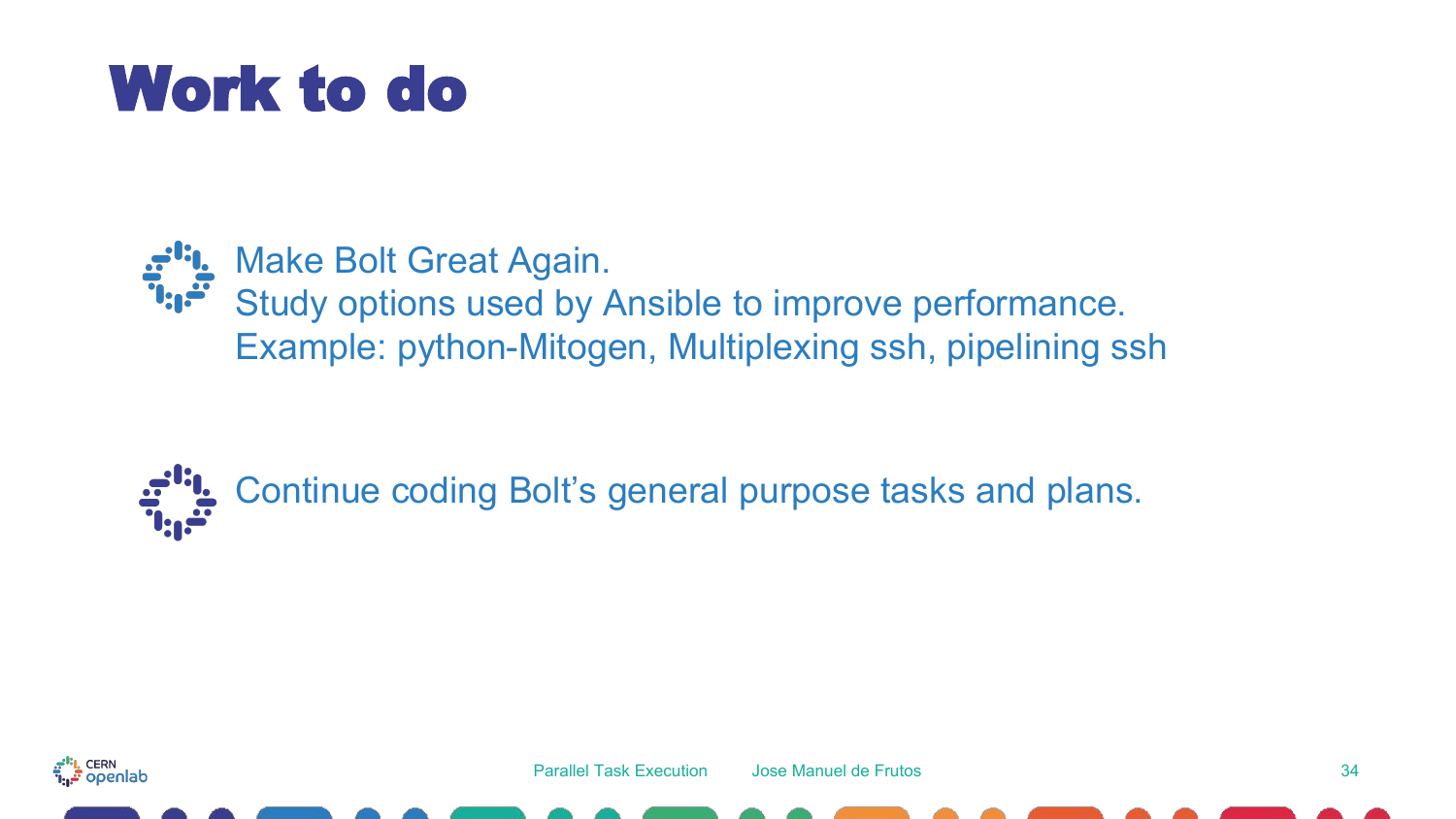# Bibliography



Hochstein, L. Ansible Up & Running. O'Reilly, 2015.



Puppet. Bolt. URL: https://puppet.com/docs/bolt/0.x/bolt.html



Rhett, J. Learning Mcollective. O'Reilly, 2014.



Rhett, J. Learning Puppet 4. O'Reilly, 2016.